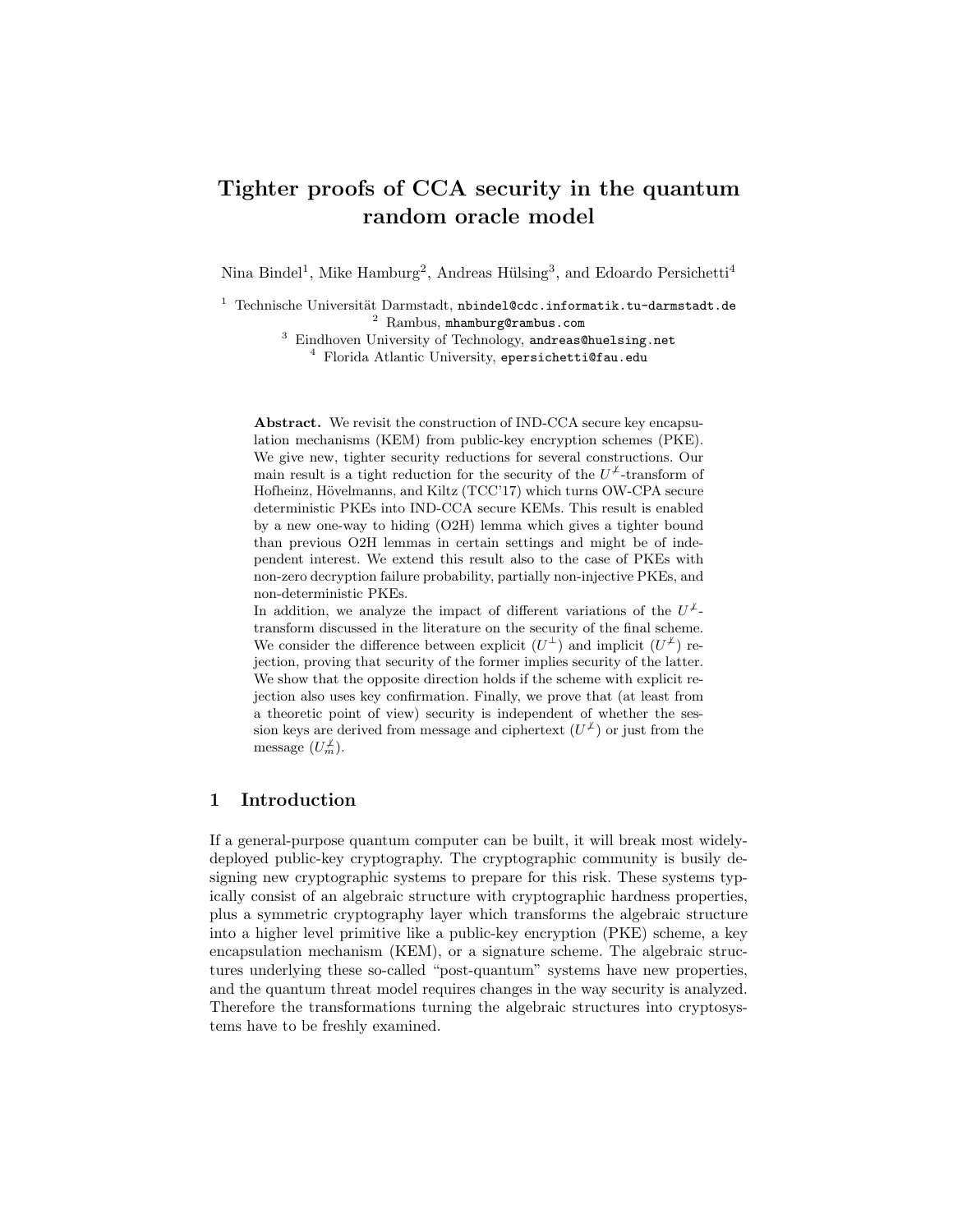In this work we focus on the construction of secure KEMs. In this setting the algebraic structures usually provide a PKE from which a KEM is derived via a generic transform. A new property of the algebraic structures used in many postquantum PKEs and KEMs gives them malleable ciphertexts, so they are at risk from chosen-ciphertext attacks  $(CCA)$  [\[HNP](#page-15-0)<sup>+</sup>03]. The standard defenses against CCA are variants of the Fujisaki-Okamoto (FO) transform [\[FO99\]](#page-15-1). Known security proofs for the FO transform use the random oracle model (ROM) [\[BR93\]](#page-15-2). This is for two reasons. First, the FO transform has a circular structure–it chooses coins for encryption according to the message being encrypted. This leads to obstacles which we do not know how to overcome when proving security in the standard model. In the ROM, we circumvent this by re-programming. Second, in the ROM a reduction learns all the adversary's queries to the random oracle. This allows us to formalize the intuition that an adversary must have known a challenge plaintext and to extract said plaintext.

Since we are concerned with security against quantum attackers, we need to extend these proofs to the quantum-accessible random oracle model (QROM)  $[BDF<sup>+</sup>11]$  $[BDF<sup>+</sup>11]$ . This comes with two challenges for our setting. On the one hand, in the QROM the adversary can query all inputs in superposition. Hence, it is no longer trivial to break the circular dependency by re-programming, which results in security bounds that do not tightly match known attacks. On the other hand, a reduction cannot learn the adversarial queries by simple observation anymore. The reason is that observation of a quantum state requires a measurement which disturbs the state. Hence, more advanced techniques are required.

#### 1.1 Our Contribution

QROM analysis of KEMs has advanced rapidly over the past several years. The initial solutions were loose by a factor of up to  $q^6$  [\[TU16](#page-16-0)[,HHK17\]](#page-15-4), where q is the number of times the adversary queries the random oracle. This has improved to  $q^2$  [\[SXY18,](#page-15-5)[JZC](#page-15-6)<sup>+</sup>17] and finally to  $q$  [\[JZM19a](#page-15-7)[,JZM19c\]](#page-15-8). Some work provides tight proofs under stronger assumptions [\[SXY18,](#page-15-5)[XY18\]](#page-16-1). Our work provides a tight proof of KEM security for KEMs constructed from deterministic PKEs (Theorem [2\)](#page-9-0), except for a square-root loss which might be impossible to avoid [\[JZM19b\]](#page-15-9). For KEMs constructed from randomized PKEs our bound is still loose by a factor of up to  $q$  (Theorem [1\)](#page-7-0).

At the heart of our bound is a new one-way to hiding (O2H) lemma which gives a tighter bound than previous O2H lemmas (Lemma [5\)](#page-6-0). This comes at the cost of limited applicability. O2H lemmas allow to bound the difference in the success probability of an adversary when replacing its oracle function by a similar function. Previous lemmas lost a factor of roughly the number of the adversary's queries to this oracle or its square-root. Our lemma does not incur any such loss. On the downside, our lemma only applies if the reduction has access to both oracle functions and if the functions only differ in one position. See Table [1](#page-3-0) for a comparison.

Some post-quantum schemes feature an inherent probability of decryption failure, say  $\delta > 0$ . Such failures can be used in attacks, but they also complicate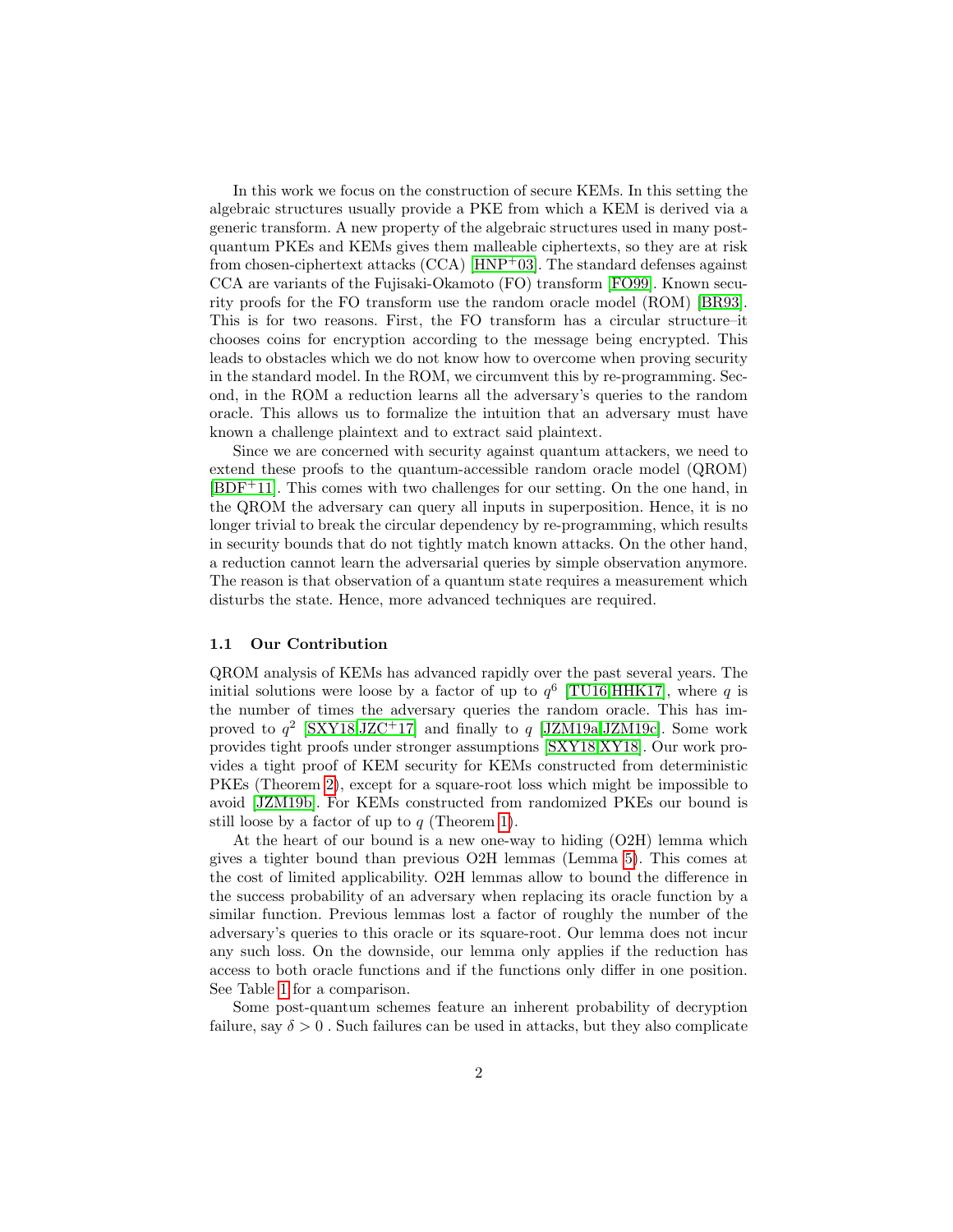security proofs. As a result, previous bounds typically contain a term  $q$ √  $\delta$  which is not known to be tight. However, most of the obstacles that arise in our CCA security proof can be avoided by assuming that encryption with a particular public key is injective. This is generally the case, even for imperfectly-correct systems; see Appendix [D](#page-23-0) for a rough analysis of LWE schemes. In that case, the adversary's advantage is limited to the probability that it actually finds and submits a valid message that fails to decrypt. This means that our bounds apply to deterministic but failure-prone systems like one of the BIKE [\[ABB](#page-14-0)+19] variants (BIKE-2).

Until today several variants of the FO-transform were proposed. We consider the four basic transforms  $U^{\perp}, U_m^{\perp}, U^{\neq}, U_m^{\neq}$  and, in addition, we study  $U_m^{\perp}$  in the presence of key confirmation. The two most notable differences reside in the use of implicit rejection  $(U^{\perp}, U^{\perp}_m)$  versus explicit rejection  $(U^{\perp}, U^{\perp}_m)$ , and whether the derivation of the session key should depend on the ciphertext  $(U_m^{\perp}, U_m^{\not\perp})$  or not  $(U^{\perp}, U^{\neq})$ . Another important decision is the use of key confirmation which we also partially analyze. We come to the following results. Security with implicit rejection implies security with explicit rejection (Theorem [3\)](#page-13-0). The opposite holds if the scheme with explicit rejection also employs key confirmation (Theorem [4\)](#page-13-1). Moreover, security is independent of the decision if the session key derivation depends on the ciphertext (Theorem [5\)](#page-14-1).

Notation. We will use the following notation throughout the paper.

- For two sets  $X, Y$ , we write  $Y^X$  to denote the set of functions from X to Y.
- Let  $H: X \to Y$  be a (classical or quantum-accessible) random oracle. Then we denote the programming of H at  $x \in X$  to some  $y \in Y$  as  $H[x \to y]$ .
- Let  $A$  be an algorithm. If  $A$  has access to a classical (resp., quantumaccessible) oracle H, we write  $A^H$  and call A an oracle (resp., quantum oracle) algorithm.

## 2 One-way to Hiding

ROM reductions typically simulate the random oracle in order to learn the adversary's queries. In the classical ROM, the adversary cannot learn any information about  $H(x)$  without the simulator learning both x and  $H(x)$ . In the QROM things are not so simple, because measuring or otherwise recording the queries might collapse the adversary's quantum state and change its behavior. However, under certain conditions the simulator can learn the queries using "One-way to Hiding" (O2H) techniques going back to [\[Unr15\]](#page-16-2). We will use the O2H techniques from [\[AHU18\]](#page-15-10), and introduce a novel variant that allows for tighter results.

Consider two quantum-accessible oracles  $G, H : X \to Y$ . The oracles do not need to be random. Suppose that G and H differ only on some small set  $S \subset X$ , meaning that  $\forall x \notin S$ ,  $G(x) = H(x)$ . Let A be an oracle algorithm that takes an input z and makes at most q queries to G or H. Possibly  $A$  makes them in parallel. Therefore, suppose that the query depth, i.e., the maximum number of sequential invocations of the oracle [\[AHU18\]](#page-15-10), is at most  $d \leq q$ . If  $\mathcal{A}^G(z)$  behaves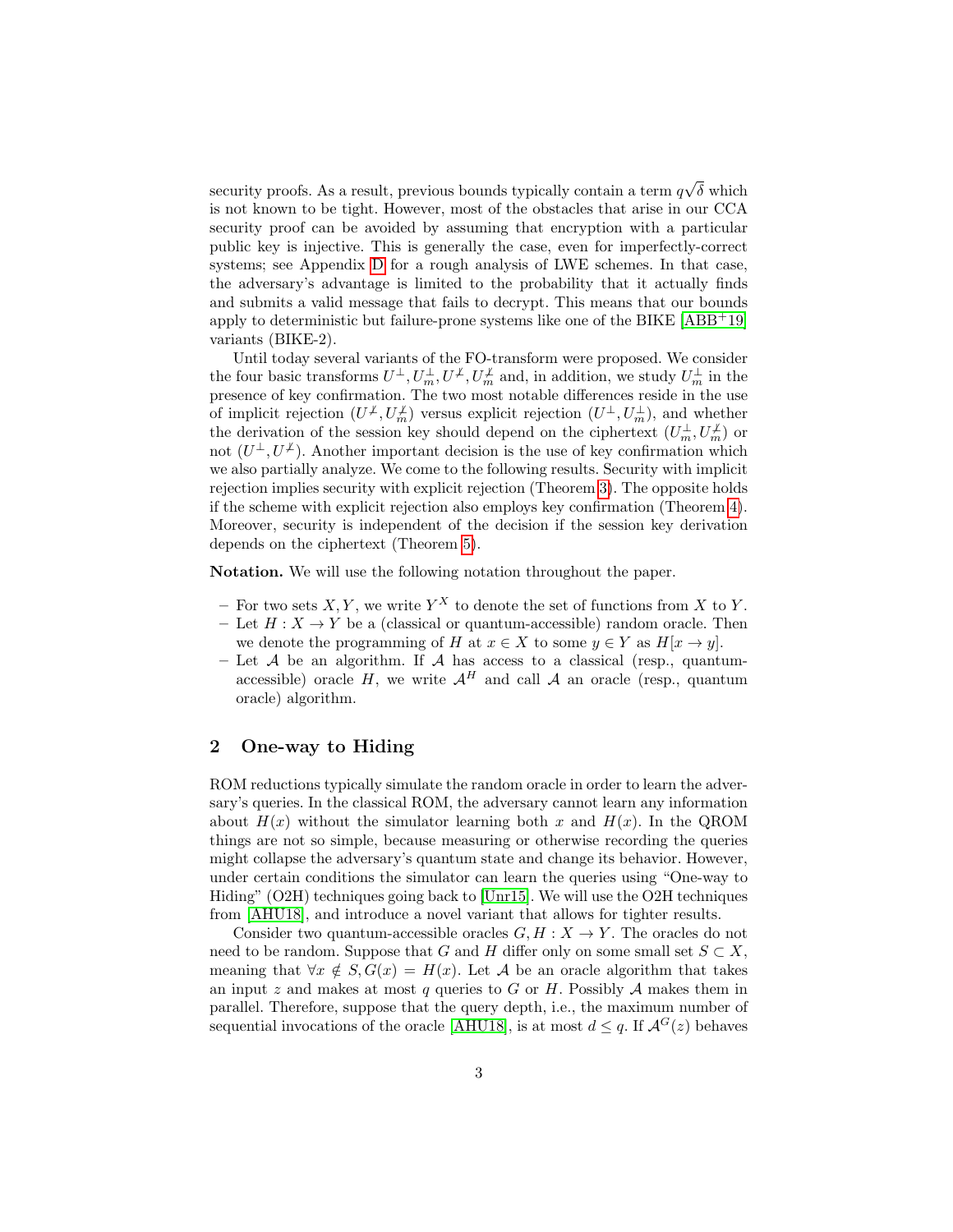differently from  $\mathcal{A}^H(z)$ , then the O2H techniques give a way for the simulator to find some  $x \in S$  with probability dependent on d and q.

We will use the following three O2H lemmas.

- Lemma [1](#page-3-1) (original O2H) is the most general: the simulator needs to provide only G or H but it has the least probability of success.
- Lemma [3](#page-5-0) (semiclassical O2H) has a greater probability of success, but requires more from the simulator: for each query  $x$ , the simulator must be able to recognize whether  $x \in S$ , and if not it must return  $G(x) = H(x)$ .
- Lemma [5](#page-6-0) (our new "double-sided" O2H) gives the best probability of success, but it requires the simulator to evaluate both  $G$  and  $H$  in superposition. It also can only extract  $x \in S$  if S has a single element. If S has many elements, but the simulator knows a function f such that  $\{f(x) : x \in S\}$  has a single element, then it can instead extract that element  $f(x)$ .

We summarize the three variants of O2H as shown in Table [1.](#page-3-0) In all cases, there are two oracles  $H$  and  $G$  that differ in some set  $S$ , and the simulator outputs  $x \in S$  with some probability  $\epsilon$ . The lemma then shows an upper bound on the difference between  $\mathcal{A}^H$  and  $\mathcal{A}^G$  as a function of  $\epsilon$ .

| Variant                                   | Lemma Ref |                            | Oracles differ Sim. must know                     | Bound               |
|-------------------------------------------|-----------|----------------------------|---------------------------------------------------|---------------------|
| Original                                  |           | Lem. 1 $[AHU18]$ Arbitrary | $H$ or $G$                                        | $2d\sqrt{\epsilon}$ |
| Semi-classical Lem. 3 [AHU18] Arbitrary   |           |                            | S and $(H\backslash S \text{ or } G\backslash S)$ | $2\sqrt{d\epsilon}$ |
| Double-sided Lem. 5 this work   One place |           |                            | H and $G$                                         | $2\sqrt{\epsilon}$  |
|                                           |           |                            |                                                   |                     |

Table 1. Comparison of O2H variants

<span id="page-3-0"></span>Arbitrary joint distribution The O2H lemmas allow  $(G, H, S, z)$  to be random with arbitrary joint distribution. This is stronger than  $(G, H, S, z)$  being arbitrary fixed objects, because the probabilities in the lemma include the choice of  $(G, H, S, z)$  in addition to  $\mathcal{A}$ 's coins and measurements. Also, the lemmas are still true if the adversary consults other oracles which are also drawn from a joint distribution with  $(G, H, S, z)$ .

#### 2.1 Original O2H

<span id="page-3-1"></span>We begin with the original O2H which first appeared in [\[Unr15\]](#page-16-2). We use the phrasing from [\[AHU18\]](#page-15-10) as it is more general and more consistent with our other lemmata.

Lemma 1 (One-way to hiding; [\[AHU18\]](#page-15-10) Theorem 3). Let  $G, H: X \rightarrow Y$ be random functions, let z be a random value, and let  $S \subset X$  be a random set such that  $\forall x \notin S, G(x) = H(x)$ .  $(G, H, S, z)$  may have arbitrary joint distribution. Furthermore, let  $A^H$  be a quantum oracle algorithm which queries H with depth at most d. Let Ev be an arbitrary classical event. Define an oracle algorithm  $\mathcal{B}^H(z)$  as follows: Pick i  $\stackrel{\hspace{0.1em}\mathsf{\scriptscriptstyle\$}}{\leftarrow} \{1,\ldots,d\}$ . Run  $\mathcal{A}^H(z)$  until just before its ith round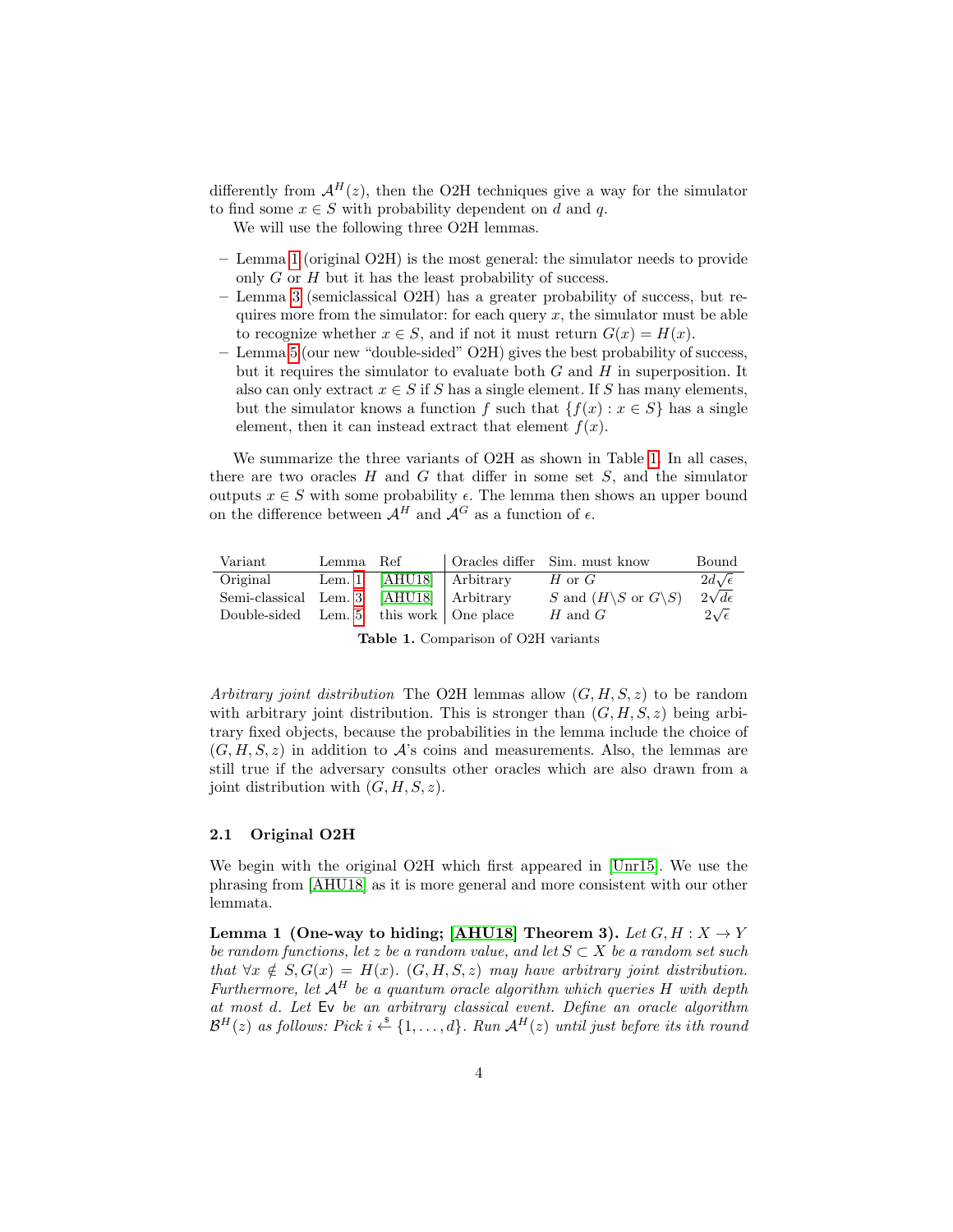of queries to H. Measure all query input registers in the computational basis, and output the set T of measurement outcomes. Let

$$
P_{\text{left}} := \Pr[\mathsf{Ev} : \mathcal{A}^H(z)], \quad P_{\text{right}} := \Pr[\mathsf{Ev} : \mathcal{A}^G(z)],
$$
  

$$
P_{\text{guess}} := \Pr[S \cap T \neq \emptyset : T \leftarrow \mathcal{B}^H(z)].
$$

Then

$$
|P_{\text{left}} - P_{\text{right}}| \le 2d\sqrt{P_{\text{guess}}} \qquad and \qquad \left| \sqrt{P_{\text{left}} - \sqrt{P_{\text{right}}}} \right| \le 2d\sqrt{P_{\text{guess}}}.
$$

The same result holds with  $\mathcal{B}^G(z)$  instead of  $B^H(z)$  in the definition of  $P_{\text{guess}}$ .

From this lemma we conclude the following result for pseudo-random functions (PRFs, see Definition [10\)](#page-18-0). It intuitively states that a random oracle makes a good PRF, even if the distinguisher is given full access to the random oracle in addition to the PRF oracle.

Corollary 1 (PRF based on random oracle). Let  $H : (K \times X) \rightarrow Y$  be a quantum-accessible random oracle. This function may be used as a quantumaccessible PRF  $F_k(x) := H(k, x)$  with a key  $k \stackrel{\text{s}}{\leftarrow} K$ . Suppose a PRF-adversary A makes q queries to H at depth d, and any number of queries to  $F_k$  at any depth. Then

<span id="page-4-0"></span>
$$
\mathrm{Adv}_{F_k}^{\mathsf{PRF}}(\mathcal{A}) \le 2\sqrt{\frac{dq}{|K|}}.
$$

*Proof.* The adversary's goal is to distinguish  $(F_k, H)$  from  $(F, H)$ , where F is an unrelated uniformly random function. This is the same as distinguishing  $(F, H[(k, x) \to F(x)])$  from  $(F, H)$ , and the set of differences between these two H-oracles is  $S := \{k\} \times X$ . By Lemma [1,](#page-3-1) the distinguishing advantage is at most  $2d\sqrt{P_{\text{guess}}},$  where  $P_{\text{guess}} = \Pr[\exists (k', x) \in Q : k' = k],$  for a random round Q of parallel queries made by  $A^{F,H}$ .

Since  $A^{F,H}$  has no information about k, and in expectation Q contains  $q/d$ parallel queries, we have  $P_{\text{guess}} \leq q/(d \cdot |K|)$ , so

$$
\mathrm{Adv}_{F_k}^{\mathsf{PRF}}(\mathcal{A}) \leq 2d\sqrt{q/(d\cdot|K|)} = 2\sqrt{dq/|K|}
$$

as claimed.  $\hfill \Box$ 

#### 2.2 Semi-classical O2H

We now move on to semi-classical O2H. Here  $\beta$  is defined in terms of *punctured* oracles [\[AHU18\]](#page-15-10), which measure whether the input is in a set  $S$  as defined next.

<span id="page-4-1"></span>**Definition 1 (Punctured oracle).** Let  $H : X \rightarrow Y$  be any function, and  $S \subset X$  be a set. The oracle  $H \backslash S$  ("H punctured by  $S$ ") takes as input a value x. It first computes whether  $x \in S$  into an auxilliary qubit p, and measures p. Then it runs  $H(x)$  and returns the result. Let Find be the event that any of the measurements of p returns 1.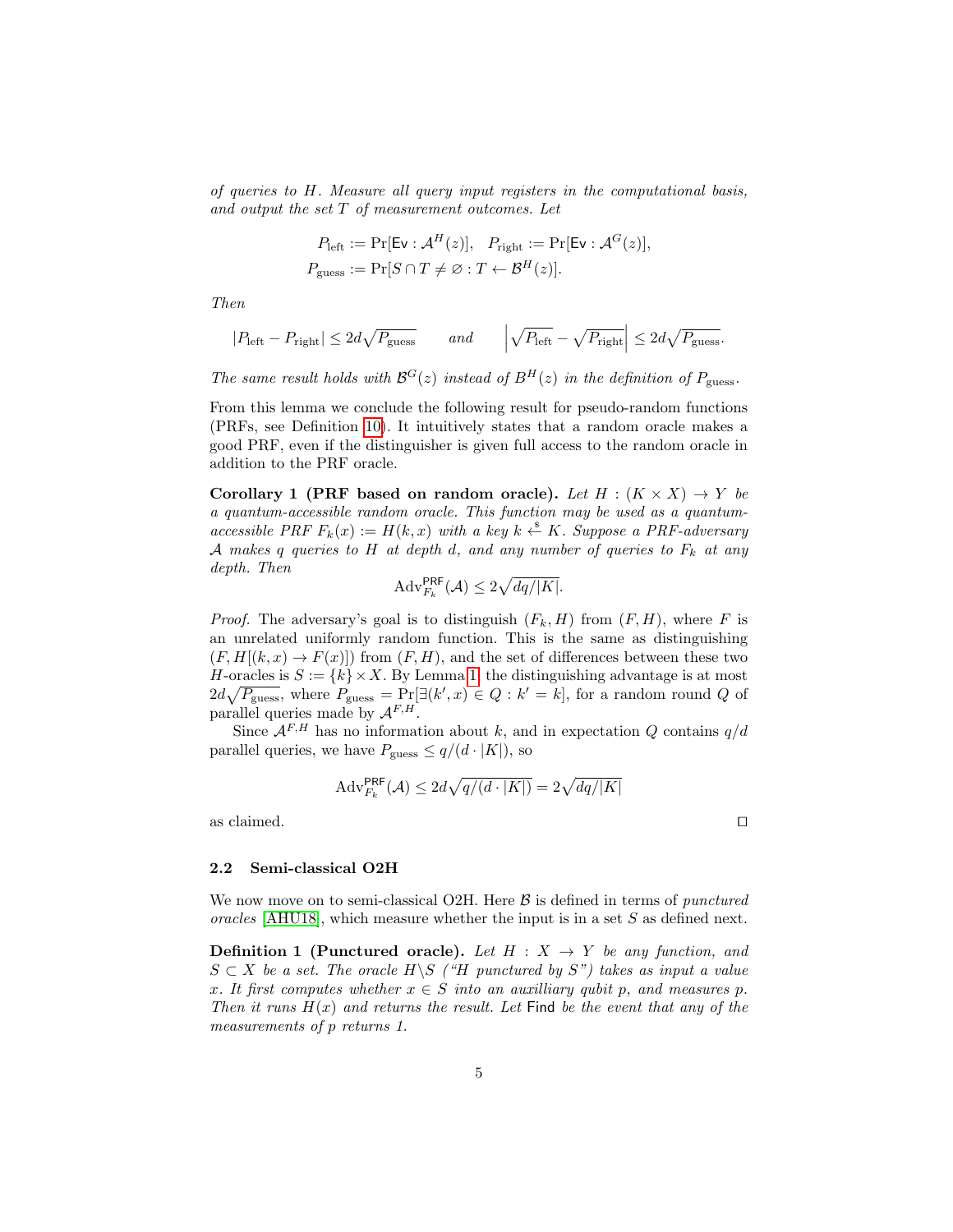The event is called Find because if the simulator chooses to, it can immediately terminate the simulation and measure the value  $x \in S$  which caused the event. The oracle is called "punctured" because if Find does not occur,  $H\backslash S$ returns a result independent of  $H$ 's outputs on  $S$ , as shown by the following lemma.

<span id="page-5-1"></span>Lemma 2 (Puncturing is effective; [\[AHU18\]](#page-15-10) Lemma 1). Let  $G, H: X \rightarrow$ Y be random functions, let z be a random value, and let  $S \subset X$  be a random set such that  $\forall x \notin S$ ,  $G(x) = H(x)$ .  $(G, H, S, z)$  may have arbitrary joint distribution. Let  $A^H$  be a quantum oracle algorithm. Let  $E$ v be an arbitrary classical event. Then

$$
\Pr[\mathsf{Ev} \land \neg \mathsf{Find} : x \leftarrow \mathcal{A}^{H \setminus S}(z)] = \Pr[\mathsf{Ev} \land \neg \mathsf{Find} : x \leftarrow \mathcal{A}^{G \setminus S}(z)].
$$

<span id="page-5-0"></span>Also, puncturing only disturbs the adversary's state when it is likely to Find.

Lemma 3 (Semi-classical O2H; [\[AHU18\]](#page-15-10) Theorem 1). Let  $G, H: X \rightarrow Y$ be random functions, let z be a random value, and let  $S \subset X$  be a random set such that  $\forall x \notin S, G(x) = H(x)$ .  $(G, H, S, z)$  may have arbitrary joint distribution.

Let  $A^H$  be a quantum oracle algorithm which queries H with depth at most d. Let Ev be an arbitrary classical event and let

$$
P_{\text{left}} := \Pr[\mathsf{Ev} : \mathcal{A}^H(z)], \ P_{\text{right}} := \Pr[\mathsf{Ev} : \mathcal{A}^G(z)],
$$
  

$$
P_{\text{find}} := \Pr[\mathsf{Find} : \mathcal{A}^{G \setminus S}(z)] \stackrel{\text{Lem. 2}}{=} \Pr[\mathsf{Find} : \mathcal{A}^{H \setminus S}(z)].
$$

Then

$$
|P_{\text{left}} - P_{\text{right}}| \le 2\sqrt{dP_{\text{find}}} \qquad \text{and} \qquad \left| \sqrt{P_{\text{left}} - \sqrt{P_{\text{right}}}} \right| \le 2\sqrt{dP_{\text{find}}}.
$$

The theorem also holds with bound  $\sqrt{(d+1)P_{\text{find}}}$  for the following alternative definitions of  $P_{\text{right}}$ :

$$
P_{\text{right}} := \Pr[\text{Ev}: \mathcal{A}^{H \setminus S}(z)]
$$
  
\n
$$
P_{\text{right}} := \Pr[\text{Ev} \land \neg \text{Find} : \mathcal{A}^{H \setminus S}(z)] \xrightarrow{\text{Lem. 2}} \Pr[\text{Ev} \land \neg \text{Find} : \mathcal{A}^{G \setminus S}(z)]
$$
  
\n
$$
P_{\text{right}} := \Pr[\text{Ev} \lor \text{Find} : \mathcal{A}^{H \setminus S}(z)] \xrightarrow{\text{Lem. 2}} \Pr[\text{Ev} \lor \text{Find} : \mathcal{A}^{G \setminus S}(z)]
$$

We might expect that if the adversary has no information about  $S$ , then  $P_{\text{find}}$ would be at most  $q|S|/|X|$ . But this is not quite true: the disturbance caused by puncturing gives the adversary information about  $S$ . This increases  $\mathcal{A}$ 's chances, but only by a factor of 4, as explained next.

<span id="page-5-2"></span>Lemma 4 (Search in semi-classical oracle; [\[AHU18\]](#page-15-10) Theorem 2). Let  $H: X \to Y$  be a random function, let z be a random value, and let  $S \subset X$ be a random set.  $(H, S, z)$  may have arbitrary joint distribution. Let  $\mathcal{A}^H$  be a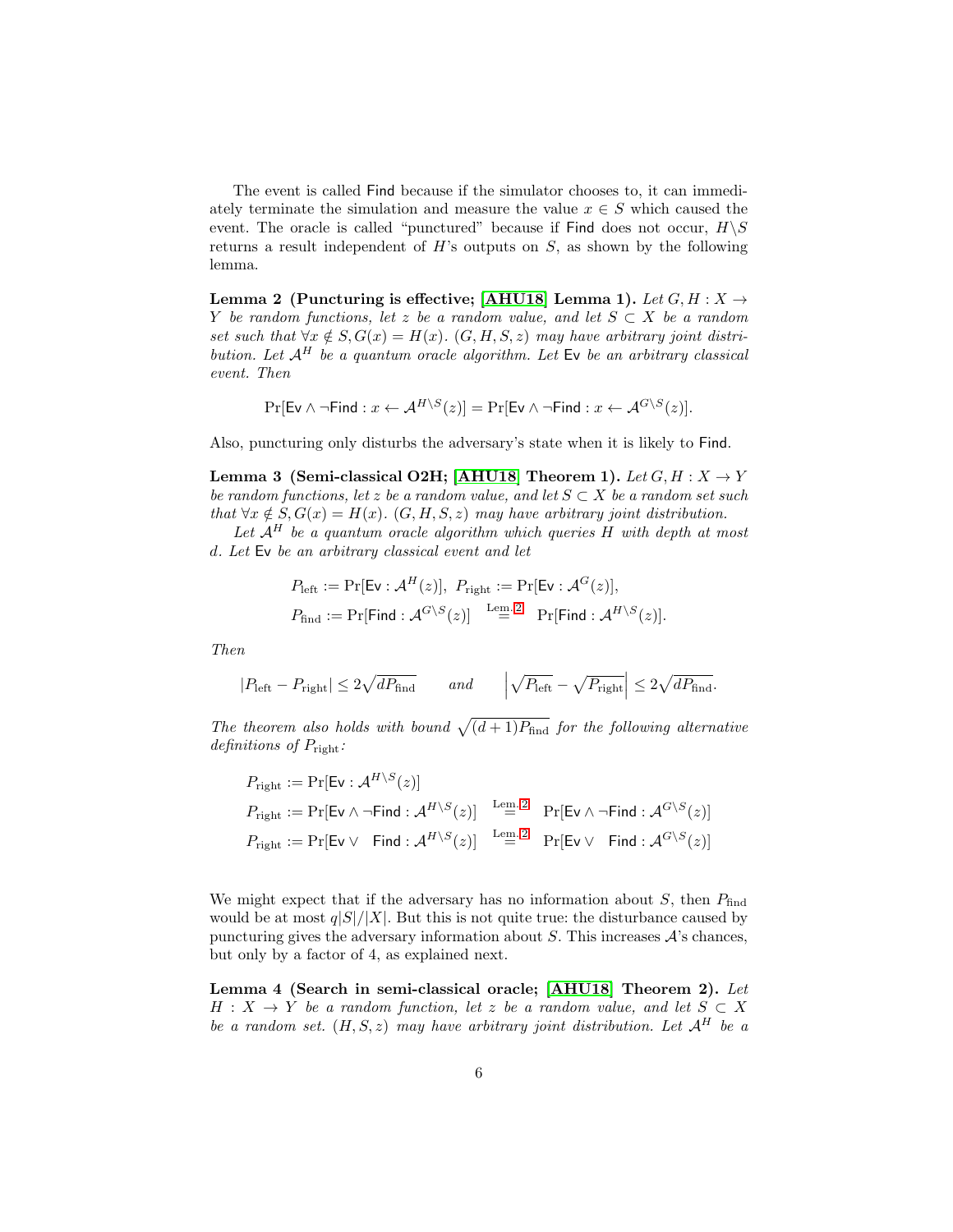quantum oracle algorithm which queries H at most q times with depth at most d.

Let  $\mathcal{B}^H(z)$  and  $P_{\text{guess}}$  be defined as in Lemma [1.](#page-3-1) Then

$$
\Pr[\mathsf{Find} : \mathcal{A}^{H \setminus S}(z)] \le 4dP_{\text{guess}}.
$$

In particular, if for each  $x \in X$ ,  $Pr[x \in S] \leq \epsilon$  (conditioned on z, on other oracles A has access to, and on other outputs of H) then

$$
\Pr[\mathsf{Find} : \mathcal{A}^{H \setminus S}(z)] \le 4q\epsilon.
$$

#### 2.3 Double-sided O2H

We augment these lemmas with a new O2H lemma which achieves a tighter bound focusing on a special case. This focus comes at the price of limited applicability. Our lemma applies when the simulator can simulate both  $G$  and  $H$ .

<span id="page-6-0"></span>**Lemma 5 (Double-sided O2H).** Let  $G, H : X \rightarrow Y$  be random functions, let z be a random value, and let  $S \subset X$  be a random set such that  $\forall x \notin S, G(x) =$ H(x). (G, H, S, z) may have arbitrary joint distribution. Let  $f: X \to W$  ${0,1}^n$  be a function such that

$$
\{f(x) : x \in S\} = \{w^*\}
$$

is a single element. Let  $A^H$  be a quantum oracle algorithm. Let Ev be an arbitrary classical event. We will define another quantum oracle algorithm  $\mathcal{B}^{G,H}(z)$  which returns either w<sup>\*</sup> or a failure symbol  $\perp$ . B runs in about the same amount of time as  $A$ , but when  $A$  queries  $H$ ,  $B$  queries both  $G$  and  $H$ , and also runs  $f$ twice. Let

$$
P_{\text{left}} := \Pr[\mathsf{Ev} : \mathcal{A}^H(z)], \ P_{\text{right}} := \Pr[\mathsf{Ev} : \mathcal{A}^G(z)], \ P_{\text{extract}} := \Pr[\mathcal{B}^{G,H}(z) \to w^*].
$$

Then

$$
|P_{\text{left}} - P_{\text{right}}| \le 2\sqrt{P_{\text{extract}}} \qquad \text{and} \qquad \left| \sqrt{P_{\text{left}} - \sqrt{P_{\text{right}}}} \right| \le 2\sqrt{P_{\text{extract}}}.
$$

Proof. See Appendix [B.](#page-19-0)

Note that if  $S = \{x^*\}$  is already a single element, then we may take f as the identity. In this case  $\mathcal{B}$  will return either  $\perp$  or  $x^*$ .

# 3 KEM and PKE Security Proofs

We are now ready to get to the core of our work. All the relevant security notions are given in Appendix [A.](#page-16-3) The implications are summarized in Figure [1.](#page-7-1)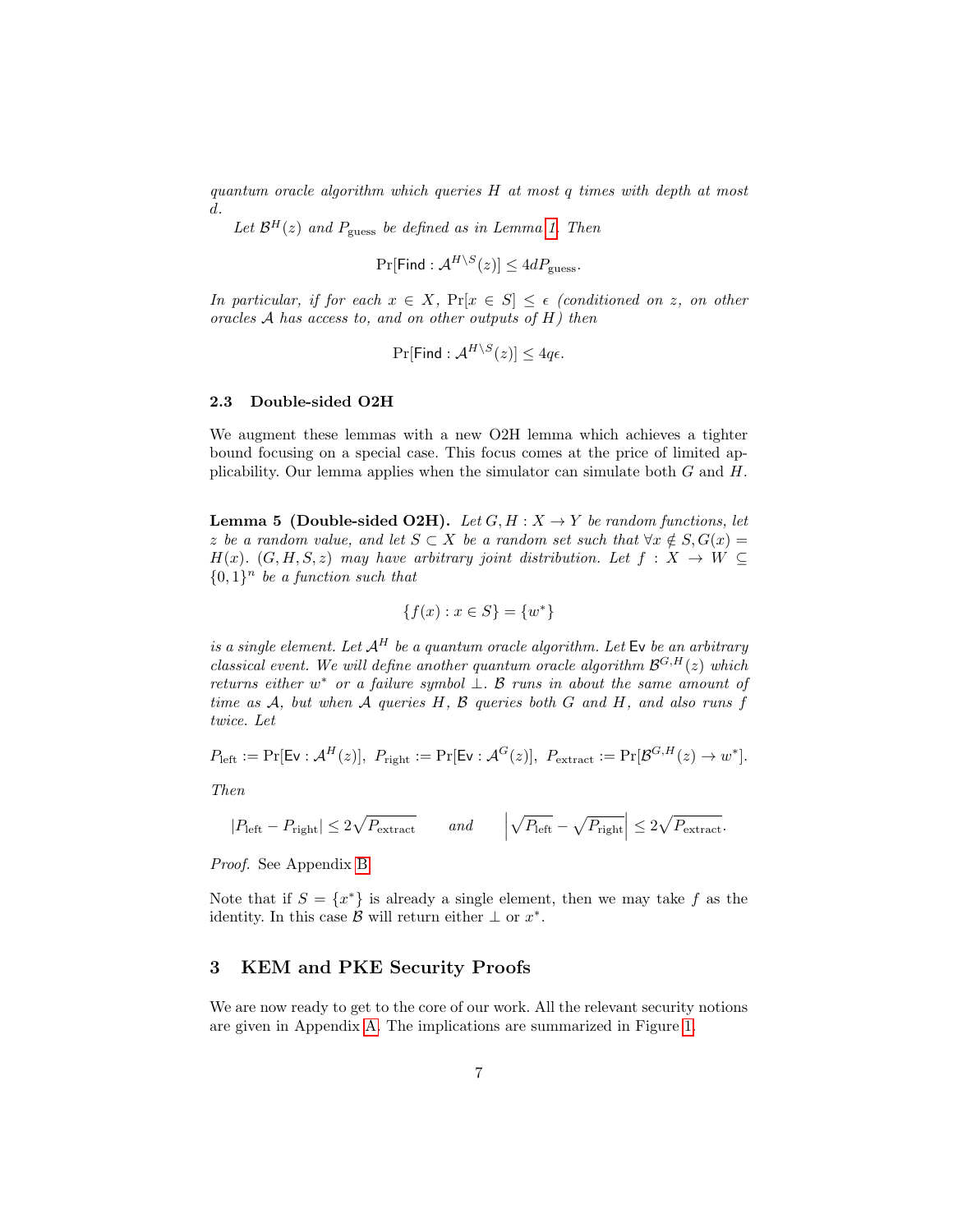

<span id="page-7-1"></span>Fig. 1. Relations of our security notions using transforms T and  $U^{\neq}$  (above) and relations between the security of different types of U-constructions (below). The solid lines show implications which are tight with respect to powers of  $q$  and/or  $d$ , and the dashed line shows a non-tight implication.

# 3.1 Derandomization: IND-CPA P  $\stackrel{\text{QROM}}{\Rightarrow}$  OW-CPA  $T(P, G)$

The T transform [\[HHK17\]](#page-15-4) converts a rPKE  $P =$  (Keygen, Encr, Decr) to a dPKE  $T(P, G) =$  (Keygen, Encr<sub>1</sub>, Decr) by using a hash function  $G : \mathcal{M} \to \mathcal{R}$ , modeled as random oracle, to choose encryption coins, where

<span id="page-7-0"></span>
$$
Encr1(pk, m) := Encr(pk, m; G(m)).
$$

The following theorem shows that if a PKE P is IND-CPA secure<sup>[5](#page-7-2)</sup>, then  $T(P, G)$ is one-way secure in the quantum-accessible random oracle model.

**Theorem 1.** Let  $P$  be an rPKE with messages in  $M$  and random coins in  $R$ . Let  $G : \mathcal{M} \to \mathcal{R}$  be a quantum-accessible random oracle. Let A be an OW-CPA adversary against  $P' := T(P, G)$ . Suppose that A queries G at most q times with depth at most d.

Then we can construct an IND-CPA adversary B against P, running in about the same time and resources as A, such that

$$
Adv_{\mathsf{P}'}^{\mathsf{OW-CPA}}(\mathcal{A}) \leq (d+2) \cdot \left( \mathrm{Adv}_{\mathsf{P}}^{\mathsf{IND-CPA}}(\mathcal{B}) + \frac{8(q+1)}{|\mathcal{M}|} \right).
$$

Proof. See Appendix [C.](#page-21-0)

Second preimages. In the traditional definition of one-way functions, the adversary wins by finding any m' where  $\text{Encr}(pk, m') = c^*$ , whereas in our definition

<span id="page-7-2"></span> $5$  The theorem actually only requires a weaker notion, IND-KPA-security, in which the challenge messages are chosen at random instead of adversarially.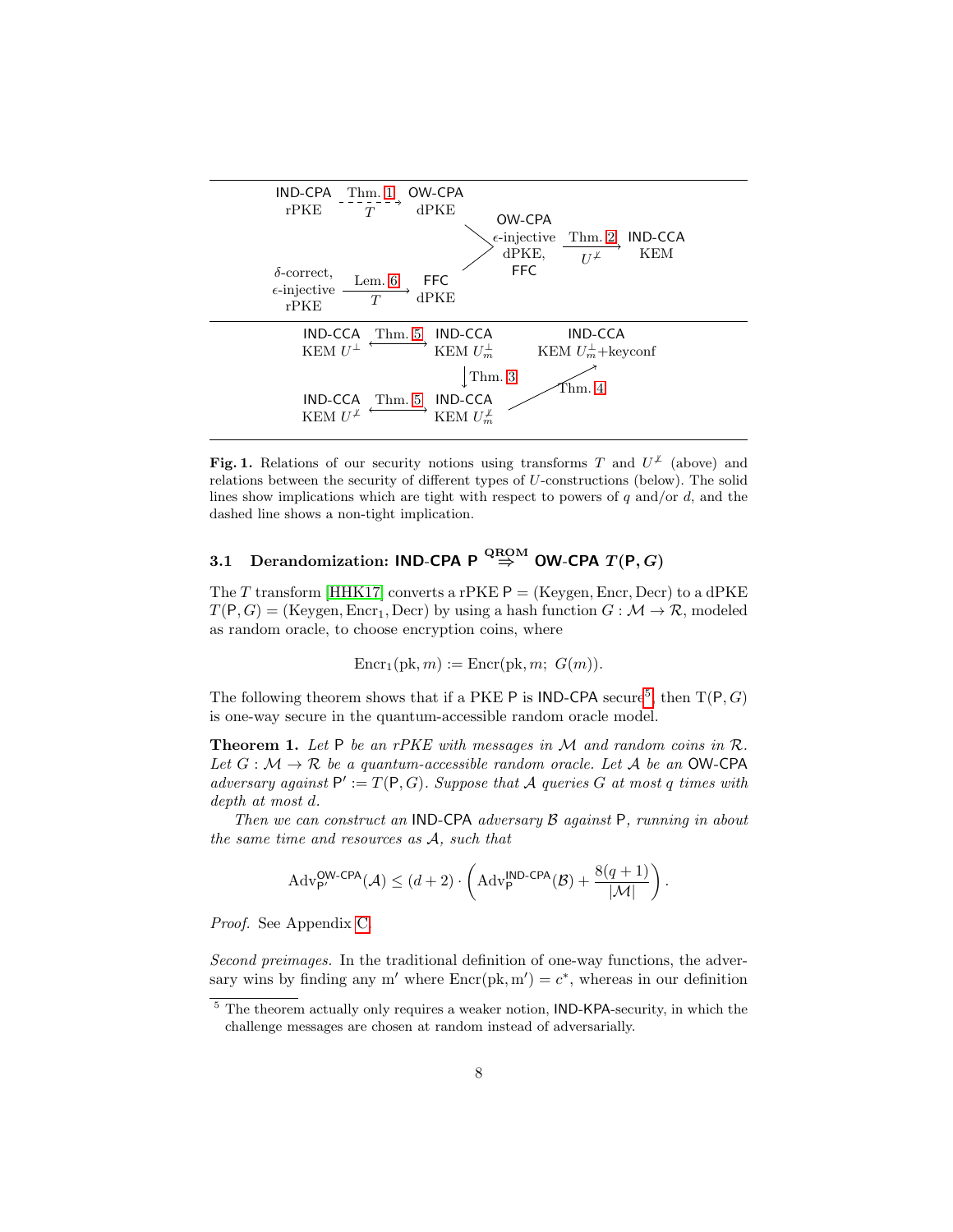of  $OW-CPA$  the adversary must find  $m^*$  itself. This only matters if there is a second preimage, and thus a decryption failure. If P is  $\delta$ -correct and  $\epsilon$ -injective, it is easily shown that a definition allowing second preimages adds at most  $\min(\delta, \epsilon)$ to the adversary's OW-CPA-advantage.

Hashing the public key. Many KEMs use a variant of  $T$  which sets the coins to  $G(\mathrm{pk}, m)$ . This is a countermeasure against multi-key attacks. In this paper we only model single-key security, so we omit pk from the hashes for brevity. The same also applies to the other transforms later in this paper, such as  $U^{\neq}$ .

# 3.2 Deterministic P: OW-CPA P  $\stackrel{\text{QROM}}{\Rightarrow}$  IND-CCA  $U^{\neq}(\mathsf{P},\mathsf{F},H)$

Our OW-CPA to IND-CCA conversion is in the style of [\[JZM19c\]](#page-15-8). However, that bound is based on the failure probability  $\delta$  of a randomized encryption algorithm, whereas ours is based on the difficulty of finding a failure without access to the private key. This means our theorem applies to deterministic but imperfectlycorrect algorithms, such as one of the three BIKE variants, BIKE-2 [\[ABB](#page-14-0)+19]. So instead we use injectivity and a game where the adversary tries to find ciphertexts which are valid but do not decrypt correctly.

**Definition 2 (Valid ciphertext).** Let  $P =$  (Keygen, Encr, Decr) be a dPKE. Call a ciphertext c "valid" for a public key pk of  $P$  if there exists m such that  $c = \text{Encr}(pk, m).$ 

We introduce a new failure-finding experiment<sup>[6](#page-8-0)</sup>, to capture the probability that the adversary can find valid ciphertexts that cause a decryption failure.

<span id="page-8-1"></span>Definition 3 (Finding Failing Ciphertext). The find-failing-ciphertexts ex-periment (FFC) is shown in Figure [2.](#page-9-1) The FFC-advantage of an adversary  $A$  is defined by

$$
\mathrm{Adv}_{\mathsf{P}}^{\mathsf{FFC}}(\mathcal{A}) := \Pr[\mathrm{Expt}_{\mathsf{P}}^{\mathsf{FFC}}(\mathcal{A}) \to 1].
$$

The  $U^{\neq}$  transform converts a dPKE  $P =$  (Keygen<sub>P</sub>, Encr, Decr) into a KEM  $K = (Keygen, Encaps, Decaps)$  using a PRF  $F : K_F \times C \rightarrow K$  and a hash function  $H : \mathcal{M} \times \mathcal{C} \to \mathcal{K}$ , modeled as random oracle [\[JZM19c,](#page-15-8) [HHK17\]](#page-15-4). The PRF is used for implicit rejection, returning  $F(\text{prfk}, c)$  in case of an invalid ciphertext using a secret prfk. The  $U^{\neq}$  transform is defined in Figure [3.](#page-9-2) We also define variants  $U_m^{\perp}, U_{m}^{\perp}, U_m^{\perp}$  of this transform, which make the following changes:

- − On Encaps line [3](#page-9-3) resp. Decaps line [7,](#page-9-4) the transformations  $U_m^{\neq}$  and  $U_m^{\perp}$  compute  $H(m)$  resp.  $H(m')$  instead of  $H(m, c)$  resp.  $H(m', c)$ .
- − On Decaps lines [4](#page-9-5) and [6,](#page-9-6) the transformations  $\bar{U}^{\perp}$  and  $U_m^{\perp}$  return  $\perp$  instead of  $F(\text{prfk}, c)$ . These variants also don't need a prfk as part of the private key.

The transforms  $U^{\perp}$  and  $U_m^{\perp}$  are said to use *explicit rejection* because they return an explicit failure symbol  $\perp$ .  $U^{\neq}$  and  $U^{\neq}_m$  are said to use *implicit rejection*.

<span id="page-8-0"></span><sup>&</sup>lt;sup>6</sup> It is a stretch to even call this an "experiment", because it may not be possible to efficiently determine whether the adversary succeeded. In future work we hope to force the adversary to find failing message, but this version is simpler to integrate into our proof.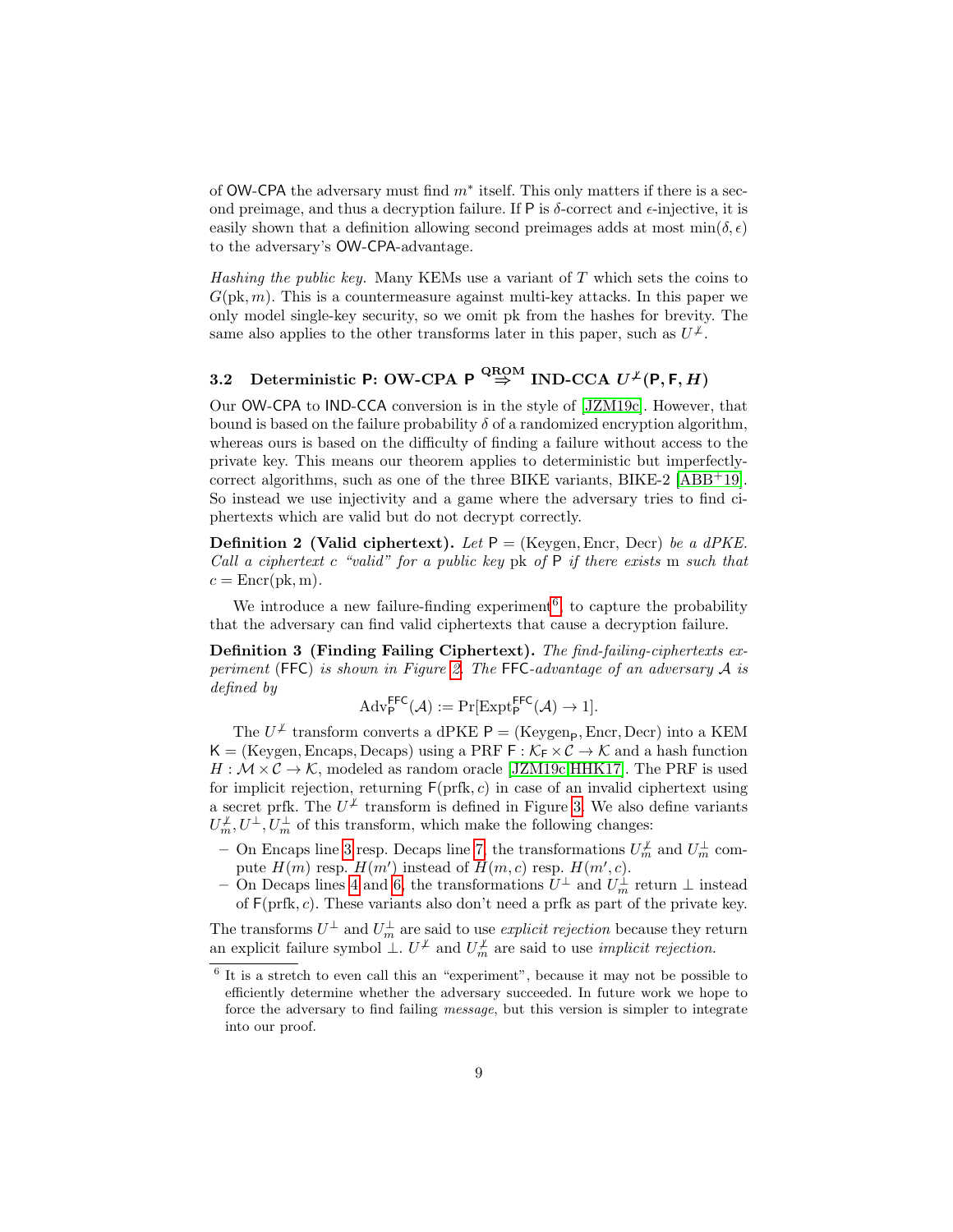$\mathrm{Expt}_\mathsf{P}^\mathsf{FFC}(\mathcal{A})$ :

 $H \overset{\$}{\leftarrow} \mathcal{H}$  $(\text{pk}, \text{sk}) \leftarrow \text{Keygen}()$  $L \leftarrow \mathcal{A}^H(\text{pk})$ 4 return  $[\exists m \in \mathcal{M}, c \in L : \text{Enc}(\text{pk}, m) = c \land \text{Decr}(\text{sk}, c) \neq m]$ 

<span id="page-9-1"></span>Fig. 2. FFC experiment on a PKE P. The instantiation of H generalizes to any number of random oracles, including zero.

| Keygen():                                                                                                                                                                                                        | Encaps(pk):                                                                                                                | $Decaps(\text{sk}, c)$ :                                                                                                                                                                                                                                 |
|------------------------------------------------------------------------------------------------------------------------------------------------------------------------------------------------------------------|----------------------------------------------------------------------------------------------------------------------------|----------------------------------------------------------------------------------------------------------------------------------------------------------------------------------------------------------------------------------------------------------|
| $(\text{pk}, \text{sk}_{\text{P}}) \leftarrow \text{Keygen}_{\text{P}}()$<br>prfk $\stackrel{\$}{\leftarrow} \mathcal{K}_{\mathsf{F}}$<br>$\overline{2}$<br>$sk \leftarrow (sk_P, prfk)$<br>return (pk, sk)<br>4 | $m \stackrel{\$}{\leftarrow} M$<br>2 $c \leftarrow \text{Encr}(pk, m)$<br>3 $K \leftarrow H(m, c)$<br>return $(K, c)$<br>4 | parse $sk = (sk_P, prfk)$<br>2 $m' \leftarrow \text{Decr}(\text{skp}, c)$<br>3 if $m' = \perp$ :<br>return $F(\text{prfk}, c)$<br>$4 \quad$<br>else if $\text{Encr}(pk, m') \neq c$ :<br>5<br>return $F(\text{prfk}, c)$<br>6<br>else: return $H(m', c)$ |

<span id="page-9-6"></span><span id="page-9-5"></span><span id="page-9-4"></span><span id="page-9-3"></span>**Fig. 3.** Transform  $U^{\neq}(P, F) :=$  (Keygen, Encaps, Decaps).

<span id="page-9-2"></span>The next theorem states that breaking the IND-CCA security of  $U^{\neq}(P, F, H)$ requires either breaking the OW-CPA security of P, causing a decapsulation failure, or breaking the PRF used for implicit rejection. In particular, we need P to be an  $\epsilon$ -injective dPKE as in Definition [6.](#page-17-0)

<span id="page-9-0"></span>**Theorem 2.** Let  $H : \mathcal{M} \times \mathcal{C} \to \mathcal{K}$  be a quantum-accessible random oracle,  $F :$  $\mathcal{K}_{F} \times \mathcal{C} \rightarrow \mathcal{K}$  be a PRF. Let P be an  $\epsilon$ -injective dPKE which is independent of H. Let A be an IND-CCA adversary against the KEM  $U^{\neq}(\mathsf{P},\mathsf{F})$ , and suppose that A makes at most  $q_{\text{dec}}$  decryption queries. Then we can construct three adversaries running in about the same time and resources as A:

- an OW-CPA-adversary  $\mathcal{B}_1$  against P
- a FFC-adversary  $\mathcal{B}_2$  against P, returning a list of at most  $q_{\text{dec}}$  ciphertexts
- a PRF-adversary  $B_3$  against F

such that

$$
\mathrm{Adv}_{U^\mathcal{L}(P)}^{\mathsf{IND}\text{-}\mathsf{CCA}}(\mathcal{A}) \leq 2\sqrt{\mathrm{Adv}_{\mathsf{P}}^{\mathsf{OW}\text{-}\mathsf{CPA}}(\mathcal{B}_1)} + \mathrm{Adv}_{\mathsf{P}}^{\mathsf{FFC}}(\mathcal{B}_2) + 2\cdot \mathrm{Adv}_{\mathsf{F}}^{\mathsf{PRF}}(\mathcal{B}_3) + \epsilon.
$$

In the common case that  $F(\text{prfk}, c)$  is implemented as  $H(\text{prfk}, c)$  it holds that if A makes  $q$  queries at depth  $d$ , then

$$
\mathrm{Adv}_{\mathsf{F}}^{\mathsf{PRF}}(\mathcal{B}_3) \stackrel{\mathrm{cor. 1}}{\leq} 2\sqrt{\mathit{dq}/|M|}.
$$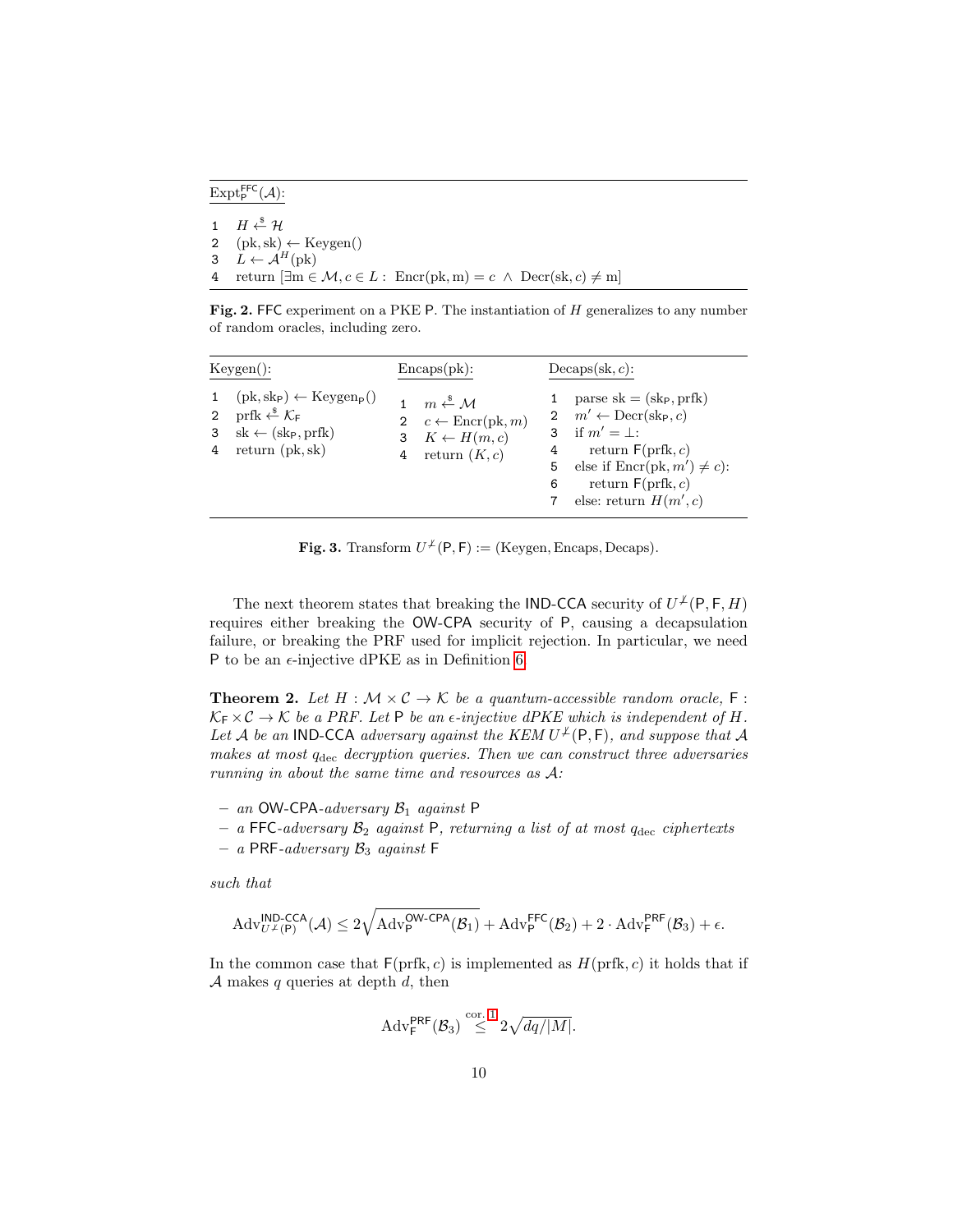Proof. Our proof is by a series of games. In some later games, we will define an outcome "draw" which is distinct from a win or loss. A draw counts as halfway between a win and a loss, as described by the adversary's score  $w_i$ :

$$
w_i := \Pr[\mathcal{A} \text{ wins: Game } i] + \frac{1}{2} \Pr[\text{Draw: Game } i]
$$

$$
= \frac{1}{2} \left( \Pr[\mathcal{A} \text{ wins: Game } i] - \Pr[\mathcal{A} \text{ loses: Game } i] \right).
$$

Game 0 (IND-CCA). This is the original IND-CCA game against the KEM  $U^{\neq}(\mathsf{P},\mathsf{F},H)$ , cf. Definition [12.](#page-18-1)

<span id="page-10-2"></span>Game 1 (PRF is random). Game 1 is the same as Game 0, except the simulator replaces  $\mathsf{F}(\text{prfk}, \cdot)$  with a random function  $R \stackrel{\text{s}}{\leftarrow} \mathcal{K}^{\mathcal{C}}$ .

We construct a PRF-adversary  $\mathcal{B}_3$  (cf. Definition [10\)](#page-18-0) which replaces its calls to  $F(prfk, \cdot)$  by calls to its oracle, runs  $A$ , and outputs 1 if  $A$  wins and 0 otherwise. Now, by construction  $Pr_{k \stackrel{s}{\leftarrow} K} [\mathcal{B}^{F(k,\cdot)} = 1] = Pr[\mathcal{A}$  wins: Game 0 and  $\Pr_{R \leftarrow K^c} [\mathcal{A}^{R(\cdot)} = 1] = \Pr[\mathcal{A} \text{ wins: Game 1}].$  Hence,

 $|\Pr[\mathcal{A} \text{ wins: Game 1}] - \Pr[\mathcal{A} \text{ wins: Game 0}]| = \text{Adv}_{F}^{\text{PRF}}(\mathcal{A}).$ 

<span id="page-10-0"></span>Game 2 (Draw on fail or non-injective pk). Let Fail be the event that one or more of  $A$ 's decapsulation queries  $D(c)$  fails to decrypt, meaning that  $c = \text{Enc}(\text{pk}, \text{m})$  for some m, but  $\text{Dec}(\text{sk}, c) \neq \text{m}$ . Let Nonlnj be the event that Encr(pk, ·) is not injective, and let Draw := Fail∨NonInj. In Game 2 and onward, if Draw occurs then the game continues, but at the end it is a draw instead of the adversary winning or losing.

Let  $d_i := \Pr[\textsf{Draw}: \textsf{Game } i]$ . Then  $|w_2 - w_1| \leq \frac{1}{2}d_2$ . Note that the event Draw is a well-defined classical event and does not depend on  $H$ , even though the simulator might not be able to determine efficiently whether it occurred.

<span id="page-10-1"></span>**Game 3 (Reprogram**  $H(m, c)$  to  $R(c)$ ). Game 3 is the same as Game 2, but the simulator reprograms  $H(m, c)$  where  $c = \text{Enc}(\text{pk}, m)$  to return  $R(c)$ .

This produces the same win and draw probabilities as Game 2 as explained next. For each m, the value  $H(m, \text{Enc}(\text{pk}, m))$  is changed to a uniformly, independently random value, except when the game is already a draw:

- It is uniformly random because  $R$  is uniformly random.
- It is independent of  $H(m', c)$  for  $m' \neq m$  because Encr(pk, ·) is injective or else the game is a draw.
- H calls  $R(c)$  only for valid ciphertexts  $c = \text{Enc}(\text{pk}, m')$ . On the other hand, the decapsulation oracle only calls  $R(c')$  for rejected ciphertexts  $c'$ , i.e. ones where  $c' \neq \text{Encr}(pk, \text{Decr}(sk, c'))$ . If a valid ciphertext has been rejected and passed to  $R$  in this way, then Draw has occurred and the return value of  $R$ does not affect  $w_i$  or  $d_i$ .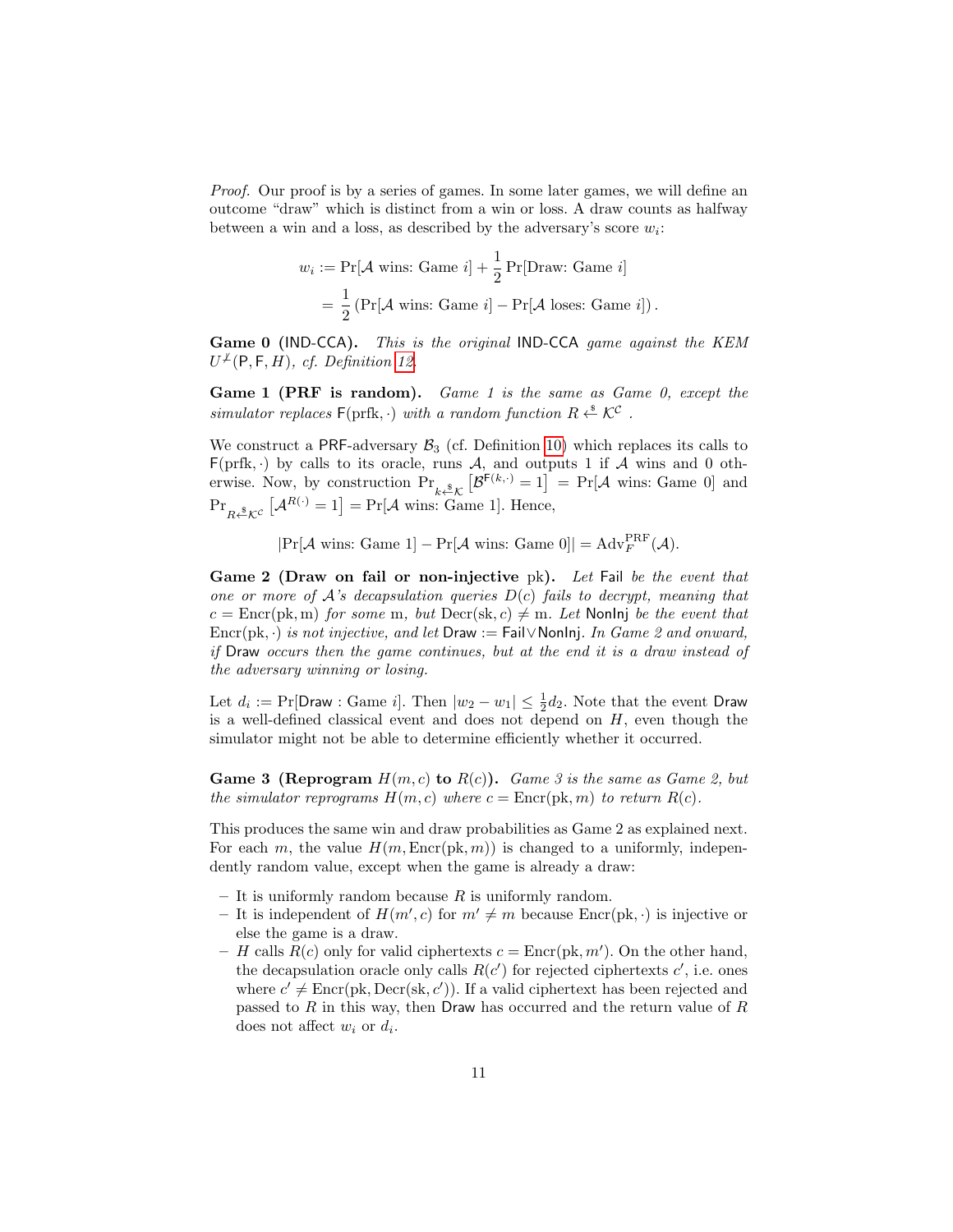Therefore  $w_3 = w_2$  and  $d_3 = d_2$ .

Game 4 (Decapsulation oracle returns  $R(c)$ ). Game 4 is the same as Game 3, but the simulated decapsulation oracle simply returns  $R(c)$  for all ciphertexts other than the challenge (for which it still returns  $\perp$ ).

In fact, the decapsulation oracle was already doing this in Game 3: The original decapsulation returns either  $H(m, c)$  with  $c = \text{Encr}(pk, m)$  or  $F(prfk, c)$ , but both of those have been reprogrammed to return  $R(c)$ . Therefore  $w_4 = w_3$  and  $d_4 = d_3$ . As of this game, the simulator doesn't use the private key anymore.

**Bound draw.** We now want to upper bound the draw probability. Let  $\mathcal{B}_2$  be the algorithm which, given a public key pk, simulates Game  $4$  for  $A$  and outputs a list L of all of  $\mathcal{A}$ 's decapsulation queries. Then  $\mathcal{B}_2$  is a FFC-adversary against P which runs in about the same time as  $A$  and succeeds whenever a draw occured during the game. Consequently,

$$
d_2 = d_3 = d_4 \le \text{Adv}_{\mathsf{P}}^{\mathsf{FFC}}(\mathcal{B}_2) + \epsilon.
$$

Game 5 (Change shared secret). In Game 5, the shared secret is changed to a uniformly random value r. If  $b = 1$ , then for all m such that  $\text{Enc}(\text{pk}, m) = c^*$ , the oracle  $H(m)$  is reprogrammed to return r. If  $b = 0$ , then H is not reprogrammed.

If  $\text{Enc}(\text{pk}, \cdot)$  is injective, then this is the same distribution as Game 4, and otherwise the game is a draw. Therefore  $w_5 = w_4$ .

It remains to bound  $A$ 's advantage in Game 5. The simulation still runs in about the same time as A. Furthermore, the  $b = 0$  and  $b = 1$  cases are now distinguished by a single return value from the  $H$  oracle. Hence, we can consider two oracles H and  $H' := H[m^* \to r]$  as required by Lemma [5.](#page-6-0) Then Lemma [5,](#page-6-0) states that there is an algorithm  $\mathcal{B}_1$ , running in about the same time as  $\mathcal{A}$ , such that for all  $H$ :

$$
|\Pr[\text{Win}:b=0] - \Pr[\text{Lose}:b=1]| = \begin{vmatrix} \Pr[\mathcal{A} \to 0 \land \neg \text{Draw}:b=0] \\ - \Pr[\mathcal{A} \to 0 \land \neg \text{Draw}:b=1] \end{vmatrix} = \begin{vmatrix} \Pr[\mathcal{A}^H \to 0 \land \neg \text{Draw}:b=1] \\ - \Pr[\mathcal{A}^H \to 0 \land \neg \text{Draw}] \end{vmatrix} \le 2\sqrt{\Pr[\mathcal{B}_1(\text{pk},c) \to m^*]}.
$$

The same is true in expectation over  $H$  by Jensen's inequality:

$$
\begin{aligned} &\mathbf{E}\left[2\sqrt{\Pr[\mathcal{B}_1(\mathrm{pk}, c) \to m^*]} : H \xleftarrow{\$} \mathcal{K}^{(\mathcal{M} \times \mathcal{C})}\right] \\ &\leq 2\sqrt{\mathbf{E}\left[\Pr[\mathcal{B}_1(\mathrm{pk}, c) \to m^*] : H \xleftarrow{\$} \mathcal{K}^{(\mathcal{M} \times \mathcal{C})}\right]} \\ &= 2\sqrt{\text{Adv}_{\mathsf{P}}^{\text{OW-CPA}}(\mathcal{B}_1)} \end{aligned}
$$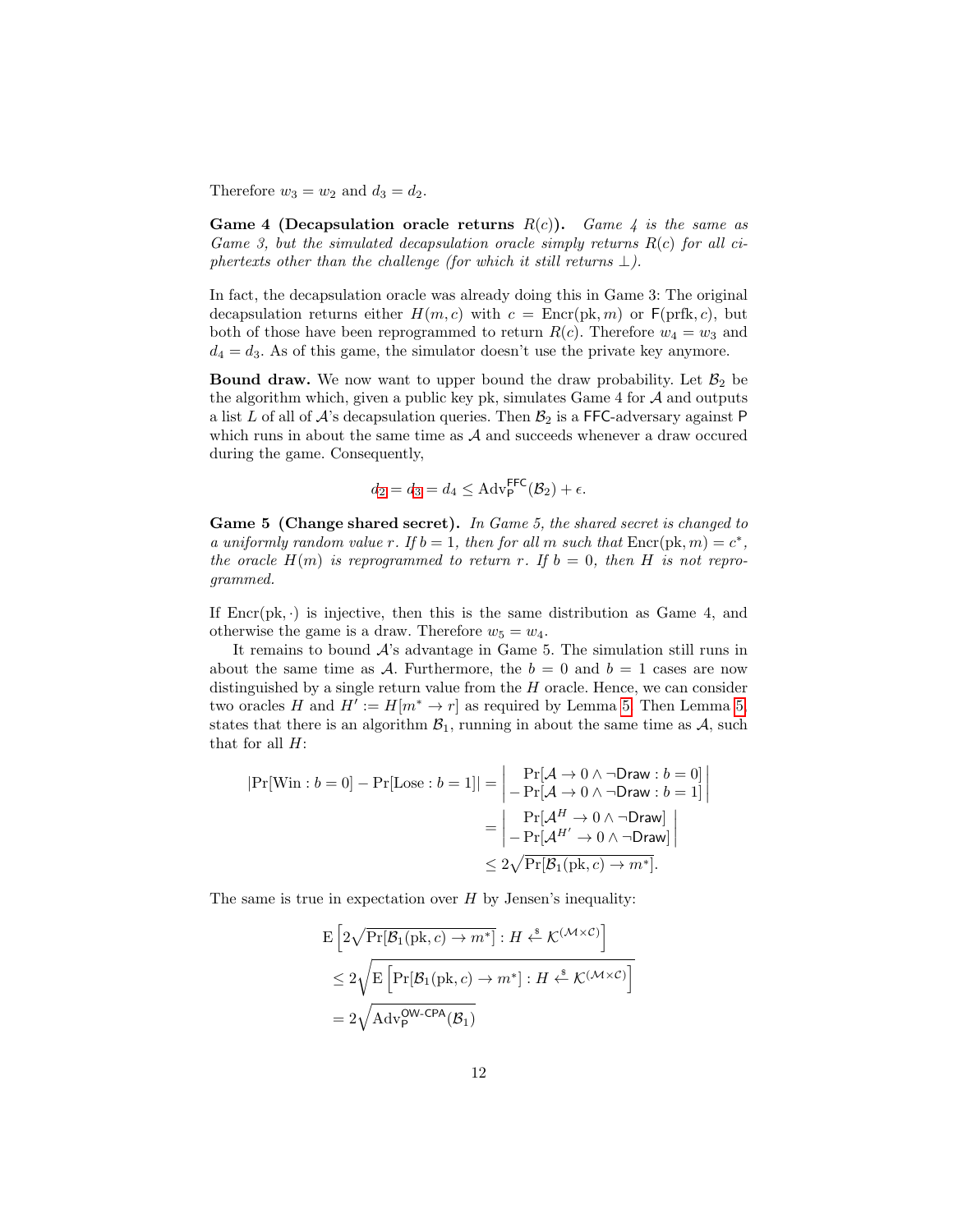so that

$$
|\Pr[\text{Win}:b=0]-\Pr[\text{Lose}:b=1]|\leq 2\sqrt{\text{Adv}_{\text{P}}^{\text{OW-CPA}}(\mathcal{B}_1)}.
$$

Likewise, for the same adversary  $\mathcal{B}_1$ ,

$$
|\Pr[\text{Win}: b = 1] - \Pr[\text{Lose}: b = 0]| \leq 2\sqrt{\text{Adv}_{\text{P}}^{\text{OW-CPA}}(\mathcal{B}_1)}.
$$

Since *b* is either 0 or 1 each with probability  $\frac{1}{2}$ , we have by the triangle inequality:

$$
|\Pr[\text{Win}] - \Pr[\text{Lose}]| \le 2\sqrt{Adv_{\mathsf{P}}^{\mathsf{OW-CPA}}(\mathcal{B}_1)}
$$

so that  $|w_5 - \frac{1}{2}| \leq \sqrt{\text{Adv}_{\mathsf{P}}^{\text{OW-CPA}}(\mathcal{B}_1)}$ .

Summing up the differences in the previous games, we have

$$
\left|w_0 - \frac{1}{2}\right| \le \sqrt{\mathrm{Adv}_{\mathsf{P}}^{\mathsf{OW-CPA}}(\mathcal{B}_1)} + \frac{1}{2}\mathrm{Adv}_{\mathsf{P}}^{\mathsf{FFC}}(\mathcal{B}_2) + \frac{\epsilon}{2} + \mathrm{Adv}_{\mathsf{F}}^{\mathsf{PRF}}(\mathcal{B}_3)
$$

and finally

$$
\mathrm{Adv}_{U^\mathcal{L}(P)}^{\mathsf{IND}\text{-}\mathsf{CCA}}(\mathcal{A}) \leq 2\sqrt{\mathrm{Adv}_{\mathsf{P}}^{\mathsf{OW}\text{-}\mathsf{CPA}}(\mathcal{B}_1)} + 2\cdot \mathrm{Adv}_{\mathsf{F}}^{\mathsf{PRF}}(\mathcal{B}_3) + \mathrm{Adv}_{\mathsf{P}}^{\mathsf{FFC}}(\mathcal{B}_2) + \epsilon.
$$

This completes the proof of Theorem [2.](#page-9-0)  $\Box$ 

Tightness This bound is essentially tight, since breaking the one-wayness of P and finding decryption failures are both known to result in attacks. Breaking the PRF harms security if and only if implicit rejection is more secure than explicit rejection. For a correct P the bound boils down to the first two terms of the sum. The square-root loss arises from OW being a weaker security notion than IND [\[MW18\]](#page-15-11), i.e., harder to break, and recent results [\[JZM19b\]](#page-15-9) suggest that the square-root loss might be unavoidable in the quantum setting.

### 3.3 Decryption failures

When the dPKE is constructed by derandomizing an rPKE, we can also bound the FFC advantage.

**Lemma 6.** Let  $P = (Keygen, Encr, Decr)$  be a  $\delta$ -correct,  $\epsilon$ -injective rPKE with messages in M and randomness in R. Let  $G : \mathcal{M} \to \mathcal{R}$  be a random oracle, so that  $T(P, G) :=$  (Keygen, Encr<sub>1</sub>, Decr) is a derandomized version of P. Let A be a FFC adversary against  $T(P, G)$  which makes at most q queries at depth d to G and returns a list of at most  $q_{\text{dec}}$  ciphertexts. Then

<span id="page-12-0"></span>
$$
Adv_{T(P,G)}^{\text{FFC}}(\mathcal{A}) \le ((4d+1)\delta + \sqrt{3\epsilon}) \cdot (q + q_{\text{dec}}) + \epsilon.
$$

Proof. See Appendix [E.](#page-24-0)

Note that if  $\epsilon$  is negligible, and if the adversary can recognize which ciphertexts will fail, then this is a Grover bound.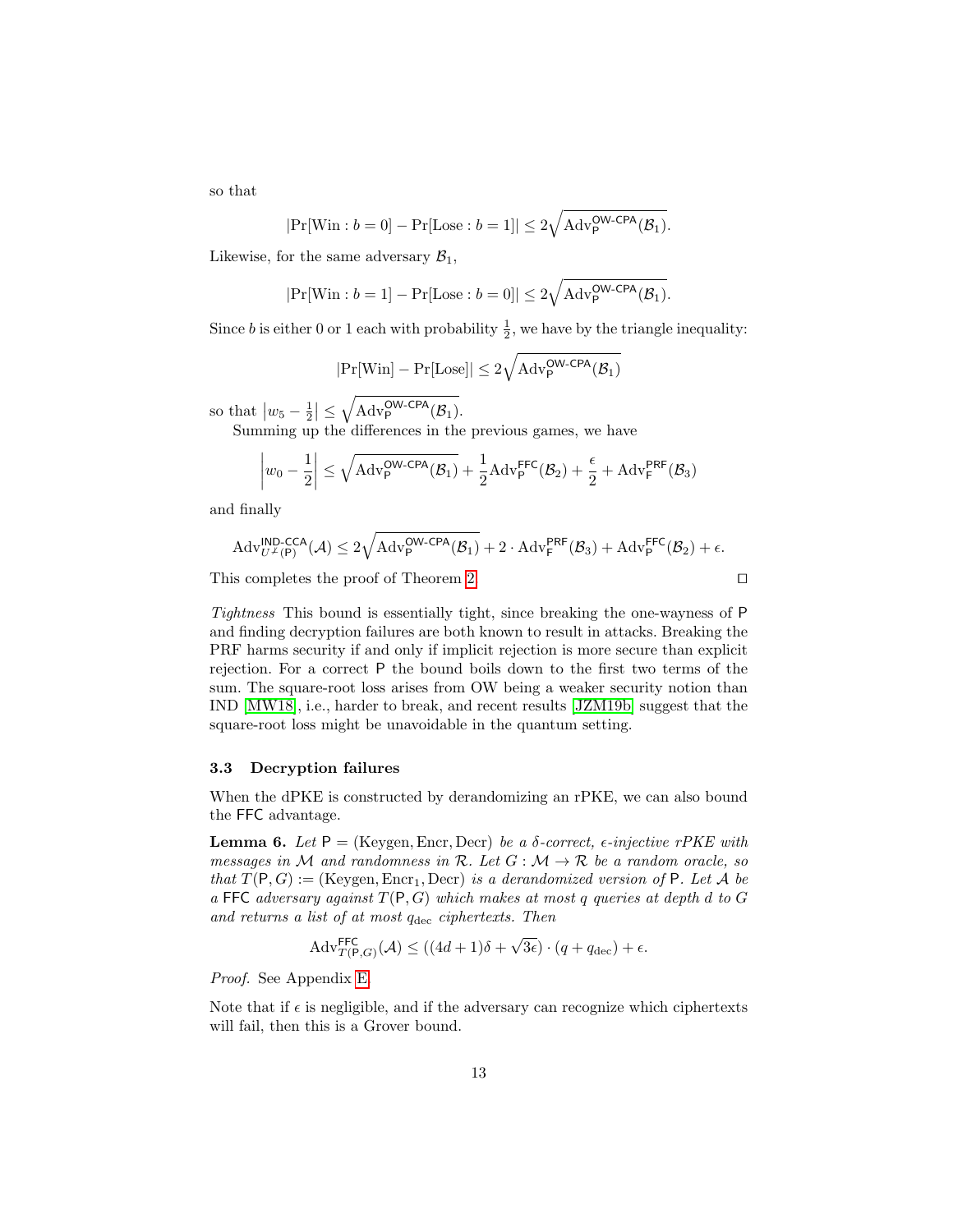## 4 Explicit rejection and key confirmation

We now turn to systems with explicit rejection or key confirmation. The next theorem shows that the transform  $U^{\perp}$  (with explicit rejection) never yields KEMs that are more secure than KEMs constructed via  $U^{\neq}$  (with implicit rejection).

Theorem 3 (Explicit  $\rightarrow$  implicit). Let P be a dPKE. Let A be an IND-CCA adversary against  $U^{\neq}(\mathsf{P},\mathsf{F},H)$ . Then there is an IND-CCA adversary B against  $U^{\perp}(\mathsf{P},H)$ , running in about the same time and resources as  $\mathcal{B}$ , such that

<span id="page-13-0"></span>
$$
\mathrm{Adv}_{U^{\perp}(\mathsf{P},\mathsf{F},H)}^{\mathsf{IND}\text{-}\mathsf{CCA}}(\mathcal{A})=\mathrm{Adv}_{U^{\perp}(\mathsf{P},H)}^{\mathsf{IND}\text{-}\mathsf{CCA}}(\mathcal{B}).
$$

*Proof.* The only difference between  $U^{\perp}(P,H)$  and  $U^{\neq}(P,F,H)$  is that where the former would reject a ciphertext c by returning  $\perp$ , the latter instead returns  $F(\text{prfk}, c)$ . So the adversary  $\beta$  can simply choose a random PRF key prfk, run  $\mathcal{A}$ , and output  $\mathcal{A}$ 's result.  $\mathcal{B}$  forwards all of  $\mathcal{A}$ 's queries to its oracles and returns the responses with the only difference that in case the decapsulation oracle returns  $\perp$ , B returns F(prfk, c). The algorithm B perfectly simulates the IND-CCA game for  $U^{\neq}(\mathsf{P},\mathsf{F},H)$  and hence A succeeds with the same success probability as in the original game.  $\hfill \Box$ 

On the other hand, explicit rejection is secure if key confirmation is used. Key confirmation refers to adding a hash of the message to the cipher text. Let  $\tau$  be the number of bits desired for the key-confirmation tag. For a PKE P = (Keygen, Encr, Decr) define the transform  $C(P, H_t, \tau) :=$  (Keygen, Encr<sub>1</sub>, Decr<sub>1</sub>) using a random oracle  $H_t : \mathcal{M} \to \{0,1\}^{\tau}$  as in Figure [4.](#page-13-2)

| $\text{Encr}_1(\text{pk}, m)$ :                                                     | $\text{Decr}_1(\text{sk}, (c, t))$ :                                                                     |
|-------------------------------------------------------------------------------------|----------------------------------------------------------------------------------------------------------|
| 1 $c \leftarrow \text{Encr}(pk, m)$<br>2 $t \leftarrow H_t(m)$<br>3 return $(c, t)$ | 1 $m' \leftarrow \text{Decr}(\text{skp}, c)$<br>2 if $H_t(m') \neq t$ :<br>return $\perp$<br>return $m'$ |

**Fig. 4.** Transform  $C(P, t) :=$  (Keygen, Encr<sub>1</sub>, Decr<sub>1</sub>).

<span id="page-13-2"></span><span id="page-13-1"></span>Theorem 4 (Implicit  $\rightarrow$  explicit with key confirmation). Let P be an  $\epsilon$ -injective dPKE. Consider the KEM  $\mathsf{K}_1 := U_m^{\perp}(C(\mathsf{P}, H_t, \tau), H_s)$  obtained from P applying the C-transform with random oracle  $H_t$ :  $\mathcal{M} \to \{0,1\}^{\tau}$  and the  $U_m^{\perp}$ -transform with independent random oracle  $H_s : \mathcal{M} \to \{0,1\}^{\varsigma}$ . Let  $\mathsf{K}_2 :=$  $U_m^{\not L}(\mathsf P,\mathsf F,H)$  be the KEM obtained from  $\mathsf P$  applying the  $U_m^{\not L}$ -transform with random oracle  $H : \mathcal{M} \to \{0,1\}^{s+\tau}$ .

If A is an IND-CCA-adversary against  $K_1$  which makes  $q_{\text{dec}}$  decapsulation queries, then it is also an IND-CCA-adversary against  $P_2$  and there is a PRFadversary  $\beta$  against  $\vdash$  which uses about the same time and resources as  $\mathcal{A}$ , such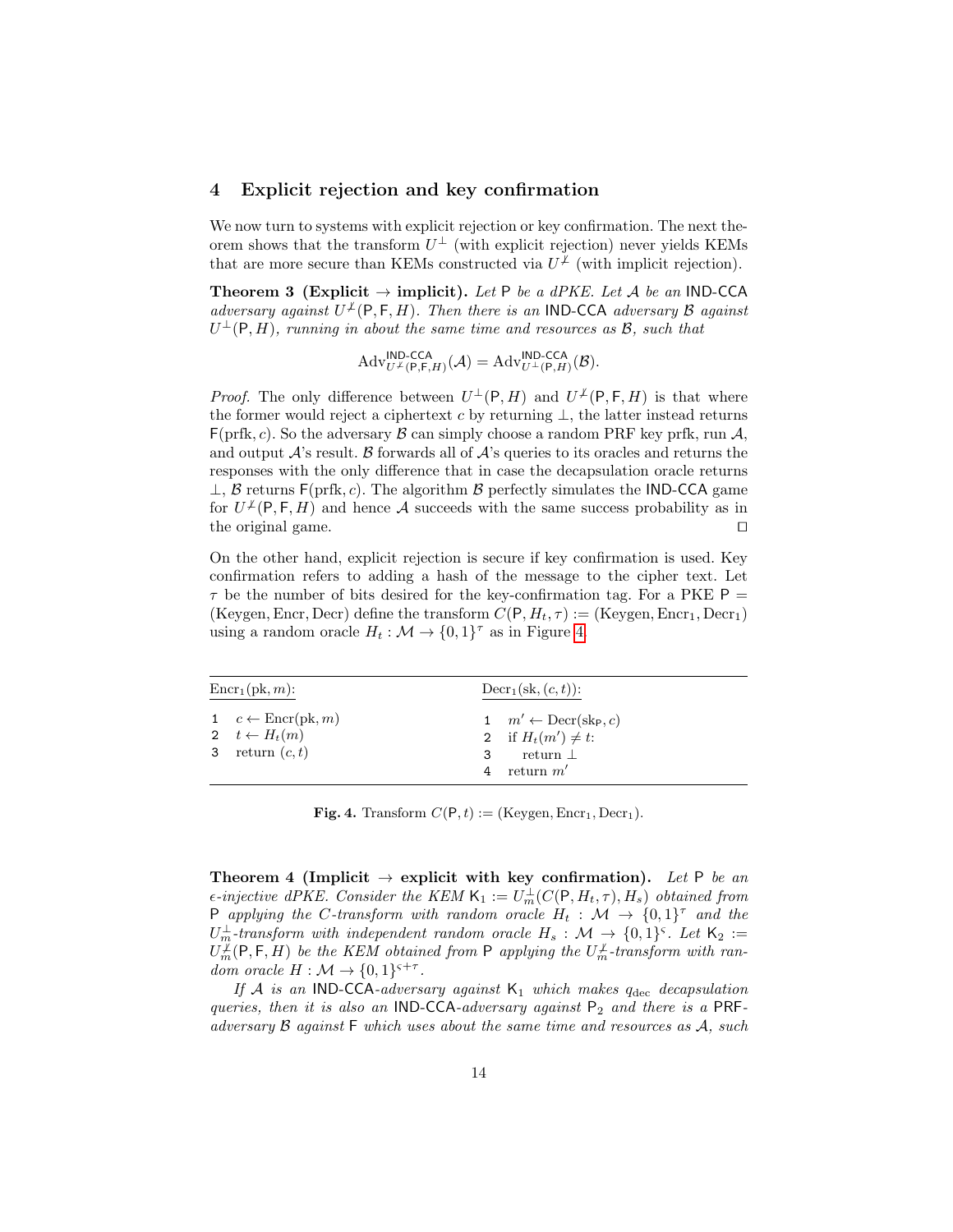$$
\mathrm{Adv}_{\mathsf{K}_1}^{\mathsf{IND}\text{-}\mathsf{CCA}}(\mathcal{A}) \leq 2\cdot \mathrm{Adv}_{\mathsf{K}_2}^{\mathsf{IND}\text{-}\mathsf{CCA}}(\mathcal{A}) + \frac{q_{\mathrm{dec}}}{2^{\tau-1}} + 2\cdot \mathrm{Adv}_{\mathsf{F}}^{\mathsf{PRF}}(\mathcal{B}) + 2\epsilon.
$$

Proof. The gist of the proof is that the tag and the shared secret are both computed by hashing m. This means we can emulate  $K_1$ , where the  $\varsigma$ -bit shared secret and  $\tau$ -bit tag are computed by splitting the  $(\varsigma + \tau)$ -bit shared secret of  $K_2$ . In the case that  $K_2$  implicitly rejects a ciphertext, then it returns a pseudorandom key. The tag parsed from this key will not match the adversary's tag except with probability  $2^{-\tau}$ , so the emulated K<sub>1</sub> will almost always reject as well.

We defer the details to Appendix [F.](#page-26-0)

Finally, we can show that hashing m is equivalent to hashing  $(m, c)$  in the next theorem.

<span id="page-14-1"></span>**Theorem 5** ( $U_m \leftrightarrow U$ ). Let P be a dPKE. Let  $K_1 = U^{\perp}(P, H_1)$  and  $K_2 =$  $U_m^{\perp}(\mathsf{P}, H_2)$ . Then  $\mathsf{K}_1$  is IND-CCA secure if and only if  $\mathsf{K}_2$  is IND-CCA secure. In otherwords, if there is an adversary A against one, then there is an adversary B against the other, running in about the same time and with the same advantage. The same is true for  $U^{\neq}$  and  $U_m^{\neq}$ .

Proof. This is a simple indifferentiability argument. In both the encapsulation and decapsulation functions, the IND-CCA experiment against  $K_1$  only calls  $H_1(m, c)$  when  $c = \text{Enc}(\text{pk}, m)$ . So to simulate the K<sub>1</sub>-experiment playing in an IND-CCA experiment against K<sub>2</sub> (with oracle  $H_2 : \mathcal{M} \to \mathcal{K}$ ), sample fresh random oracle  $H \xleftarrow{\$} \mathcal{K}^{(\mathcal{M}, \mathcal{C})}$  and set

$$
H_1(m, c) := \begin{cases} H_2(m) & \text{if } c = \text{Encr}(\text{pk}, m), \\ H(m, c) & \text{otherwise.} \end{cases}
$$

This exactly simulates the IND-CCA experiment against  $K_1$ . In the other direction, to simulate the IND-CCA experiment against  $K_2$  it suffices to redirect  $H_2(m)$  to  $H_1(m, \text{Encr}(pk, m)).$ 

The same technique works for  $U^{\neq}$  and  $U_m^{\neq}$ . It also works for security notions other than IND-CCA, such as  $OW-CCA$ ,  $OW-qPVCA$ , etc.  $\square$ 

### 5 Acknowledgements

Special thanks to Daniel J. Bernstein, Edward Eaton and Mark Zhandry for helpful discussions.

## References

<span id="page-14-0"></span>ABB<sup>+</sup>19. Nicolas Aragon, Paulo S. L. M. Barreto, Slim Bettaieb, Loïc Bidoux, Olivier Blazy, Jean-Christophe Deneuville, Philippe Gaborit, Shay Gueron, Tim G¨uneysu, Carlos Aguilar Melchor, Rafael Misoczki, Edoardo Persichetti, Nicolas Sendrier, Jean-Pierre Tillich, Valentin Vasseur, and Gilles Zémor. BIKE: Bit flipping key encapsulation, 2019. <https://bikesuite.org>.

that: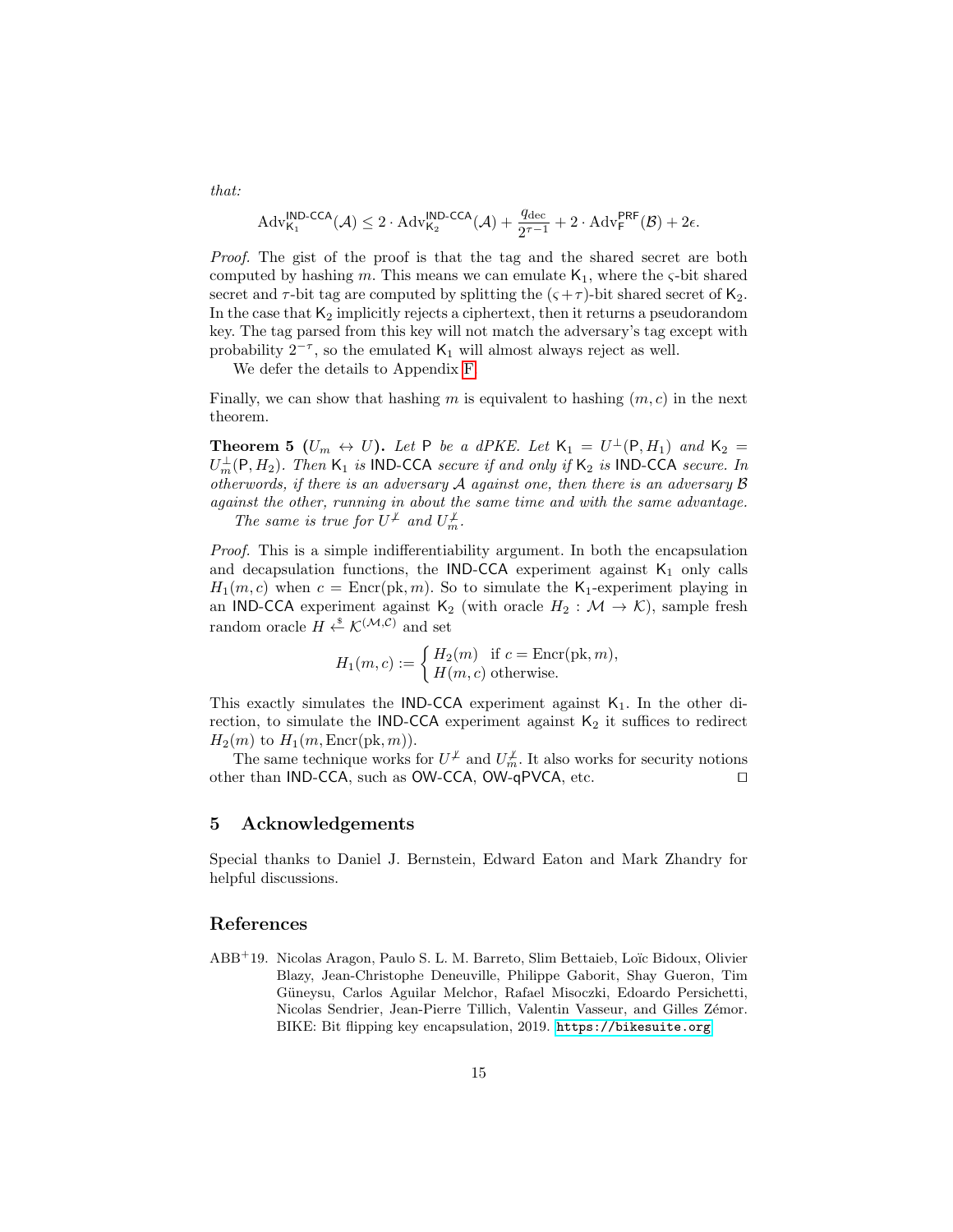- <span id="page-15-10"></span>AHU18. Andris Ambainis, Mike Hamburg, and Dominique Unruh. Quantum security proofs using semi-classical oracles. Cryptology ePrint Archive, Report 2018/904, 2018. <https://eprint.iacr.org/2018/904>.
- <span id="page-15-3"></span> $BDF<sup>+</sup>11.$  Dan Boneh, Özgür Dagdelen, Marc Fischlin, Anja Lehmann, Christian Schaffner, and Mark Zhandry. Random oracles in a quantum world. In Dong Hoon Lee and Xiaoyun Wang, editors, ASIACRYPT 2011, volume 7073 of LNCS, pages 41–69. Springer, Heidelberg, December 2011. [doi:](http://dx.doi.org/10.1007/978-3-642-25385-0_3) [10.1007/978-3-642-25385-0\\_3](http://dx.doi.org/10.1007/978-3-642-25385-0_3).
- <span id="page-15-2"></span>BR93. Mihir Bellare and Phillip Rogaway. Random oracles are practical: A paradigm for designing efficient protocols. In Dorothy E. Denning, Raymond Pyle, Ravi Ganesan, Ravi S. Sandhu, and Victoria Ashby, editors, ACM CCS 93, pages 62–73. ACM Press, November 1993. [doi:10.1145/168588.168596](http://dx.doi.org/10.1145/168588.168596).
- <span id="page-15-1"></span>FO99. Eiichiro Fujisaki and Tatsuaki Okamoto. Secure integration of asymmetric and symmetric encryption schemes. In Michael J. Wiener, editor, CRYPTO'99, volume 1666 of LNCS, pages 537–554. Springer, Heidelberg, August 1999. [doi:10.1007/3-540-48405-1\\_34](http://dx.doi.org/10.1007/3-540-48405-1_34).
- <span id="page-15-4"></span>HHK17. Dennis Hofheinz, Kathrin Hövelmanns, and Eike Kiltz. A modular analysis of the Fujisaki-Okamoto transformation. In Yael Kalai and Leonid Reyzin, editors, TCC 2017, Part I, volume 10677 of LNCS, pages 341–371. Springer, Heidelberg, November 2017. [doi:10.1007/978-3-319-70500-2\\_12](http://dx.doi.org/10.1007/978-3-319-70500-2_12).
- <span id="page-15-0"></span>HNP<sup>+</sup>03. Nick Howgrave-Graham, Phong Q. Nguyen, David Pointcheval, John Proos, Joseph H. Silverman, Ari Singer, and William Whyte. The impact of decryption failures on the security of NTRU encryption. In Dan Boneh, editor, CRYPTO 2003, volume 2729 of LNCS, pages 226–246. Springer, Heidelberg, August 2003. [doi:10.1007/978-3-540-45146-4\\_14](http://dx.doi.org/10.1007/978-3-540-45146-4_14).
- <span id="page-15-6"></span>JZC<sup>+</sup>17. Haodong Jiang, Zhenfeng Zhang, Long Chen, Hong Wang, and Zhi Ma. Post-quantum IND-CCA-secure KEM without additional hash. Cryptology ePrint Archive, Report 2017/1096, 2017. [https://eprint.iacr.org/2017/](https://eprint.iacr.org/2017/1096) [1096](https://eprint.iacr.org/2017/1096).
- <span id="page-15-7"></span>JZM19a. Haodong Jiang, Zhenfeng Zhang, and Zhi Ma. Key encapsulation mechanism with explicit rejection in the quantum random oracle model. Cryptology ePrint Archive, Report 2019/052, 2019. [https://eprint.iacr.org/2019/](https://eprint.iacr.org/2019/052) [052](https://eprint.iacr.org/2019/052).
- <span id="page-15-9"></span>JZM19b. Haodong Jiang, Zhenfeng Zhang, and Zhi Ma. On the non-tightness of measurement-based reductions for key encapsulation mechanism in the quantum random oracle model. Cryptology ePrint Archive, Report 2019/494, 2019. <https://eprint.iacr.org/2019/494>.
- <span id="page-15-8"></span>JZM19c. Haodong Jiang, Zhenfeng Zhang, and Zhi Ma. Tighter security proofs for generic key encapsulation mechanism in the quantum random oracle model. Cryptology ePrint Archive, Report 2019/134, 2019. [https://eprint.iacr.](https://eprint.iacr.org/2019/134) [org/2019/134](https://eprint.iacr.org/2019/134).
- <span id="page-15-11"></span>MW18. Daniele Micciancio and Michael Walter. On the bit security of cryptographic primitives. In Jesper Buus Nielsen and Vincent Rijmen, editors, EUROCRYPT 2018, Part I, volume 10820 of LNCS, pages 3–28. Springer, Heidelberg, April / May 2018. [doi:10.1007/978-3-319-78381-9\\_1](http://dx.doi.org/10.1007/978-3-319-78381-9_1).
- <span id="page-15-12"></span>NC00. Michael A. Nielsen and Isaac L. Chuang. Quantum Computation and Quantum Information. Cambridge University Press, 2000.
- <span id="page-15-5"></span>SXY18. Tsunekazu Saito, Keita Xagawa, and Takashi Yamakawa. Tightly-secure key-encapsulation mechanism in the quantum random oracle model. In Jesper Buus Nielsen and Vincent Rijmen, editors, EUROCRYPT 2018,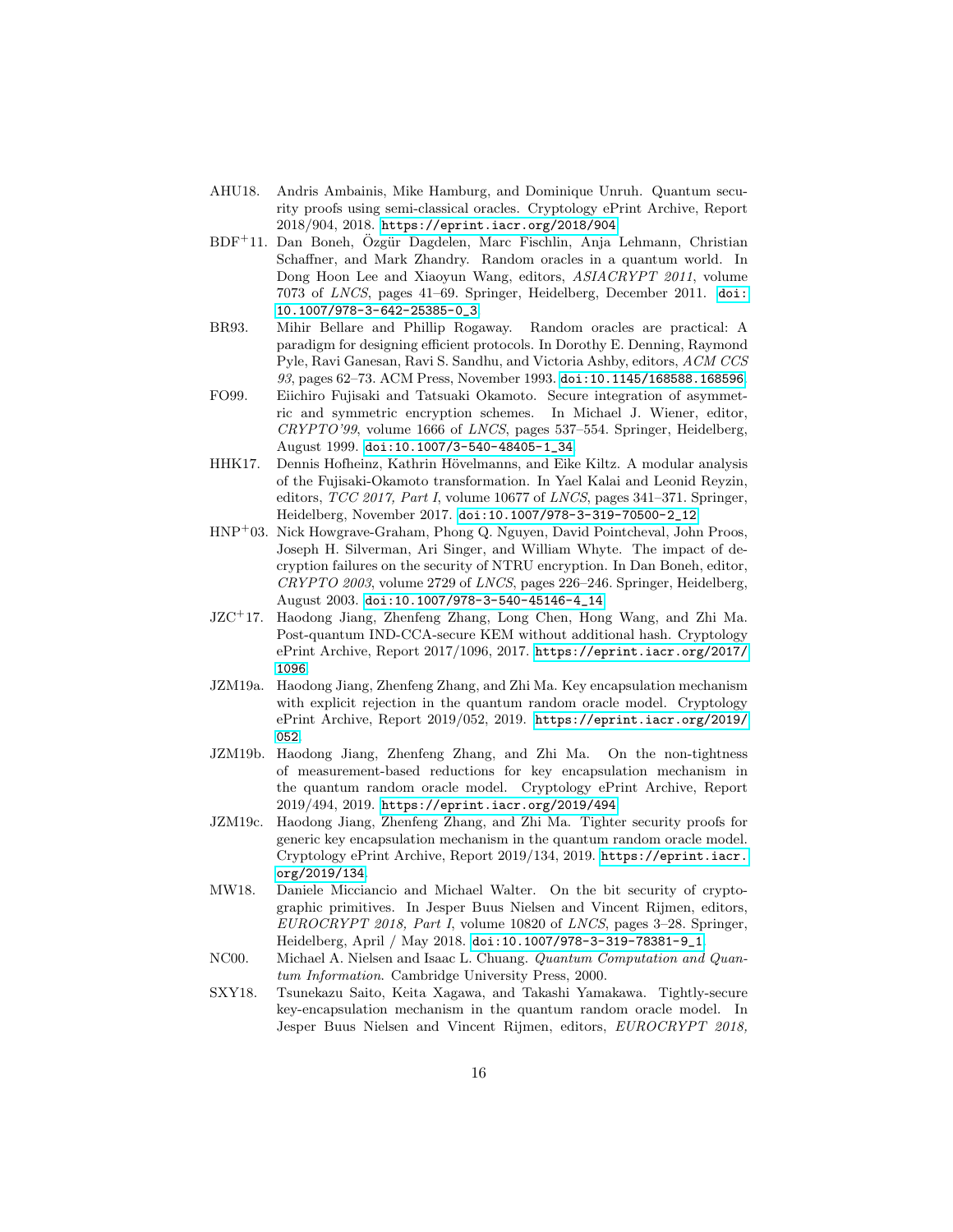Part III, volume 10822 of LNCS, pages 520–551. Springer, Heidelberg, April / May 2018. [doi:10.1007/978-3-319-78372-7\\_17](http://dx.doi.org/10.1007/978-3-319-78372-7_17).

- <span id="page-16-0"></span>TU16. Ehsan Ebrahimi Targhi and Dominique Unruh. Post-quantum security of the Fujisaki-Okamoto and OAEP transforms. In Martin Hirt and Adam D. Smith, editors, TCC 2016-B, Part II, volume 9986 of LNCS, pages 192–216. Springer, Heidelberg, October / November 2016. [doi:](http://dx.doi.org/10.1007/978-3-662-53644-5_8) [10.1007/978-3-662-53644-5\\_8](http://dx.doi.org/10.1007/978-3-662-53644-5_8).
- <span id="page-16-2"></span>Unr15. Dominique Unruh. Revocable quantum timed-release encryption. J. ACM, 62(6):49:1–49:76, December 2015. URL: [http://doi.acm.org/10.1145/](http://doi.acm.org/10.1145/2817206) [2817206](http://doi.acm.org/10.1145/2817206), [doi:10.1145/2817206](http://dx.doi.org/10.1145/2817206).
- <span id="page-16-1"></span>XY18. Keita Xagawa and Takashi Yamakawa. (tightly) qcca-secure keyencapsulation mechanism in the quantum random oracle model. Cryptology ePrint Archive, Report 2018/838, 2018. [https://eprint.iacr.org/2018/](https://eprint.iacr.org/2018/838) [838](https://eprint.iacr.org/2018/838).
- <span id="page-16-4"></span>Zha18. Mark Zhandry. How to record quantum queries, and applications to quantum indifferentiability. Cryptology ePrint Archive, Report 2018/276, 2018. <https://eprint.iacr.org/2018/276>.

## <span id="page-16-3"></span>A Security Notions and Definitions

In this section we recall the definition of KEMs and PKEs. Additionally, we recall the respective security notions that are needed in this paper.

Classical random oracle  $\mathcal{O}_H(x)$ :

1.  $q_H \leftarrow q_H + 1$ 2. return  $H(x)$ Quantum random oracle  $\mathcal{O}_H(\sum_{x,t,z} \psi_{x,t,z} | x,t,z)$ : 1.  $q_H \leftarrow q_H + 1$ 

2. return  $\sum_{x,t,z} \psi_{x,t,z} |x,t \oplus H(x),z\rangle$ 

Fig. 5. Definition of the classical and quantum random oracle

Definition 4 (Public-Key Encryption Schemes). A randomized public-key encryption scheme ( $rPKE$ ) is defined over a finite message space  $M$ , a ciphertext space C, a secret key space  $\mathcal{SK}$  and a public key space  $\mathcal{PK}$ . It consists of a triple of algorithms  $P = (Keygen, Encr, Decr)$  defined as follows.

- $-$  Keygen()  $\rightarrow$  (pk, sk) is a randomized algorithm that returns a secret key  $sk \in \mathcal{SK}$  and a public key pk  $\in \mathcal{PK}$ .
- $\text{Enc}(\text{pk}, \text{m}) \rightarrow c$  is a randomized algorithm that takes as input a public key pk and a message  $m \in \mathcal{M}$ , and outputs a ciphertext  $c \in \mathcal{C}$ .
- $\text{ Dec}(sk, c) \rightarrow \{m', \perp\}$  is a deterministic algorithm that takes as input a secret key sk  $\in$  SK and a ciphertext  $c \in \mathcal{C}$  and returns either a message  $m' \in \mathcal{M}$  or a failure symbol  $\perp \notin \mathcal{M}$ .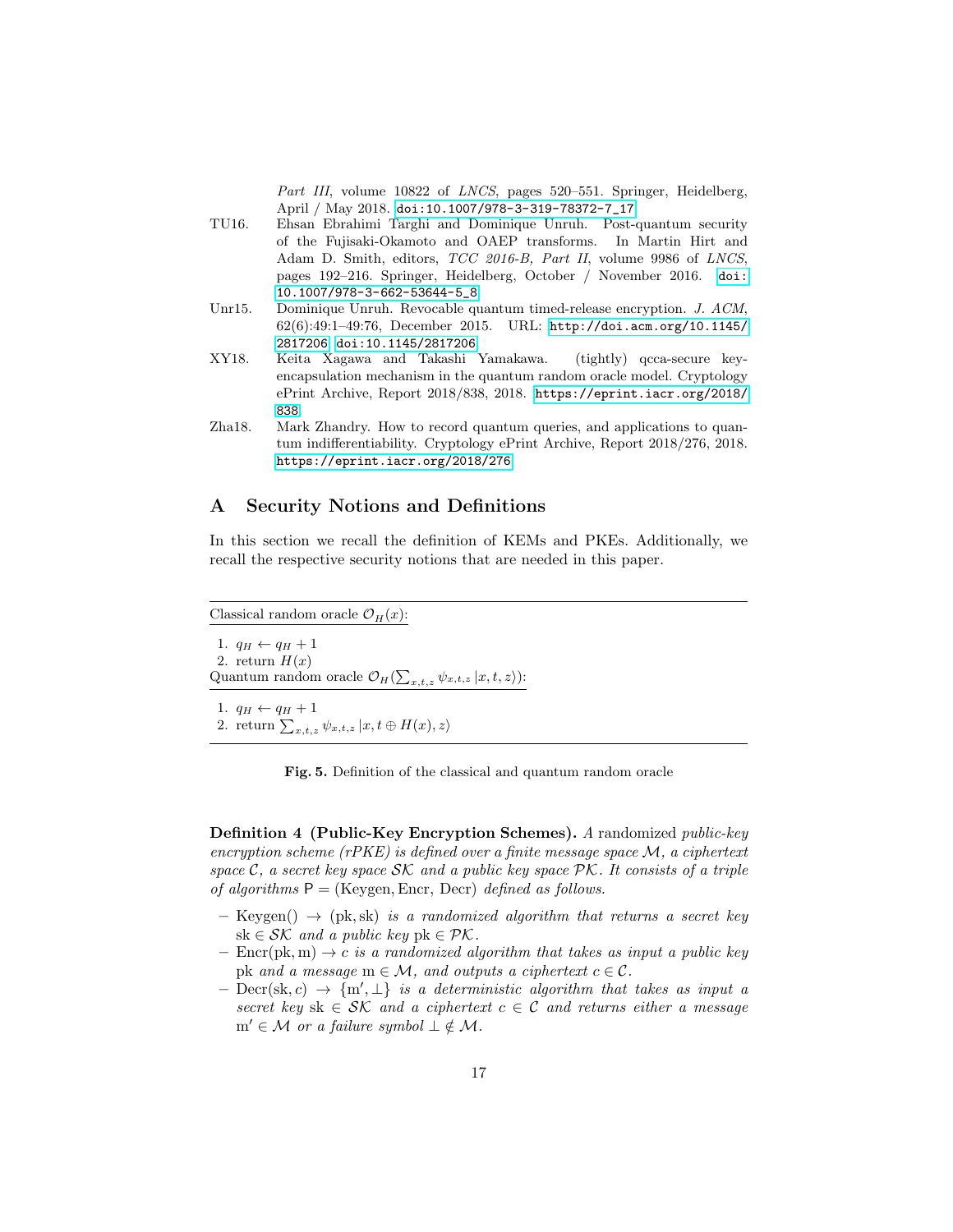A deterministic public-key encryption scheme (dPKE) is defined the same way, except that Encr is a deterministic algorithm.

<span id="page-17-2"></span>Definition 5 (Correctness and failure probability of PKEs). A PKE  $P = (Keygen, Encr, Decr)$  is  $\delta$ -correct if

$$
E\left[\underset{m\in\mathcal{M}}{\max}\;\Pr[\text{Decr}(sk,\text{Encr}(pk,m))\neq m]]:(pk,sk)\leftarrow\text{Keygen}()\right]\leq\delta.
$$

We call  $\delta$  the decryption failure probability of P. We say P is correct if  $\delta = 0$ .

Note that this definition works for a deterministic or randomized PKE, but for a deterministic PKE the term  $\max_{m \in \mathcal{M}} P_r[Decr(s_k, Encr(pk, m))]$  is either 0 or 1 for each keypair.

<span id="page-17-0"></span>**Definition 6 (Injectivity of PKEs).** A dPKE  $P = (Keygen, Encr, Decr)$  is  $\epsilon$ -injective if

 $\Pr\left[\text{Enc}(\text{pk}, m) \text{ is not injective} : (\text{pk}, \text{sk}) \leftarrow \text{Keygen}(0, H \leftarrow^* \mathcal{H}) \leq \epsilon. \right]$ 

We say P is injective if  $\epsilon = 0$ .

**Definition 7 (OW-CPA Advantage).** Let  $P =$  (Keygen, Encr, Decr) be a dPKE or rPKE. The one-way under chosen-plaintext attacks (OW-CPA) experiment is shown in Figure [6.](#page-18-2) The OW-CPA-advantage of an adversary A is defined as

$$
\mathrm{Adv}_{\mathsf{P}}^{\mathsf{OW-CPA}}(\mathcal{A}) := \mathrm{Pr}[\mathrm{Expt}_{\mathsf{P}}^{\mathsf{OW-CPA}}(\mathcal{A}) \to 1].
$$

Note that some papers, e.g., [\[JZM19c\]](#page-15-8), define OW-CPA-advantage this way, and some, e.g., [\[HHK17\]](#page-15-4), instead use the looser condition that  $\text{Encr}(pk, m') = c^*$ , particularly if Encr is deterministic. We use the definition in Figure [6](#page-18-2) because it is more convenient for our proofs of Theorems [1](#page-7-0) and [2.](#page-9-0)

**Definition 8 (IND-CPA Advantage).** Let  $P = (Keygen, Encr, Decr)$  be an  $rPKE$ . The indistinguishability under chosen-plaintext attacks (IND-CPA) ex-periment is shown in Figure [6.](#page-18-2) The IND-CPA-advantage of an adversary  $\mathcal{A} =$  $(\mathcal{A}_1, \mathcal{A}_2)$  is defined as

$$
Adv_{\mathsf{P}}^{\mathsf{IND}\text{-}\mathsf{CPA}}(\mathcal{A}) := 2 \bigg| \Pr[\mathrm{Expt}_{\mathsf{P}}^{\mathsf{IND}\text{-}\mathsf{CPA}}(\mathcal{A}) \to 1] - \frac{1}{2} \bigg|.
$$

Note that **IND-CPA** is unachievable for dPKEs, because  $A$  can just test which message encrypts to  $c^*$ .

A weakening of IND-CPA is IND-KPA where the challenge messages are chosen by the experiment.

<span id="page-17-1"></span>**Definition 9 (IND-KPA Advantage).** Let  $P = (Keygen, Encr, Decr)$  be an rPKE. The indistinguishability under known-plaintext attack (IND-KPA) experi-ment is shown in Figure [6.](#page-18-2) The IND-KPA-advantage of an adversary A is defined as

$$
Adv_{\mathsf{P}}^{\mathsf{IND}\text{-}\mathsf{KPA}}(\mathcal{A}) := 2 \bigg| Pr[Expt_{\mathsf{P}}^{\mathsf{IND}\text{-}\mathsf{KPA}}(\mathcal{A}) \to 1] - \frac{1}{2} \bigg|.
$$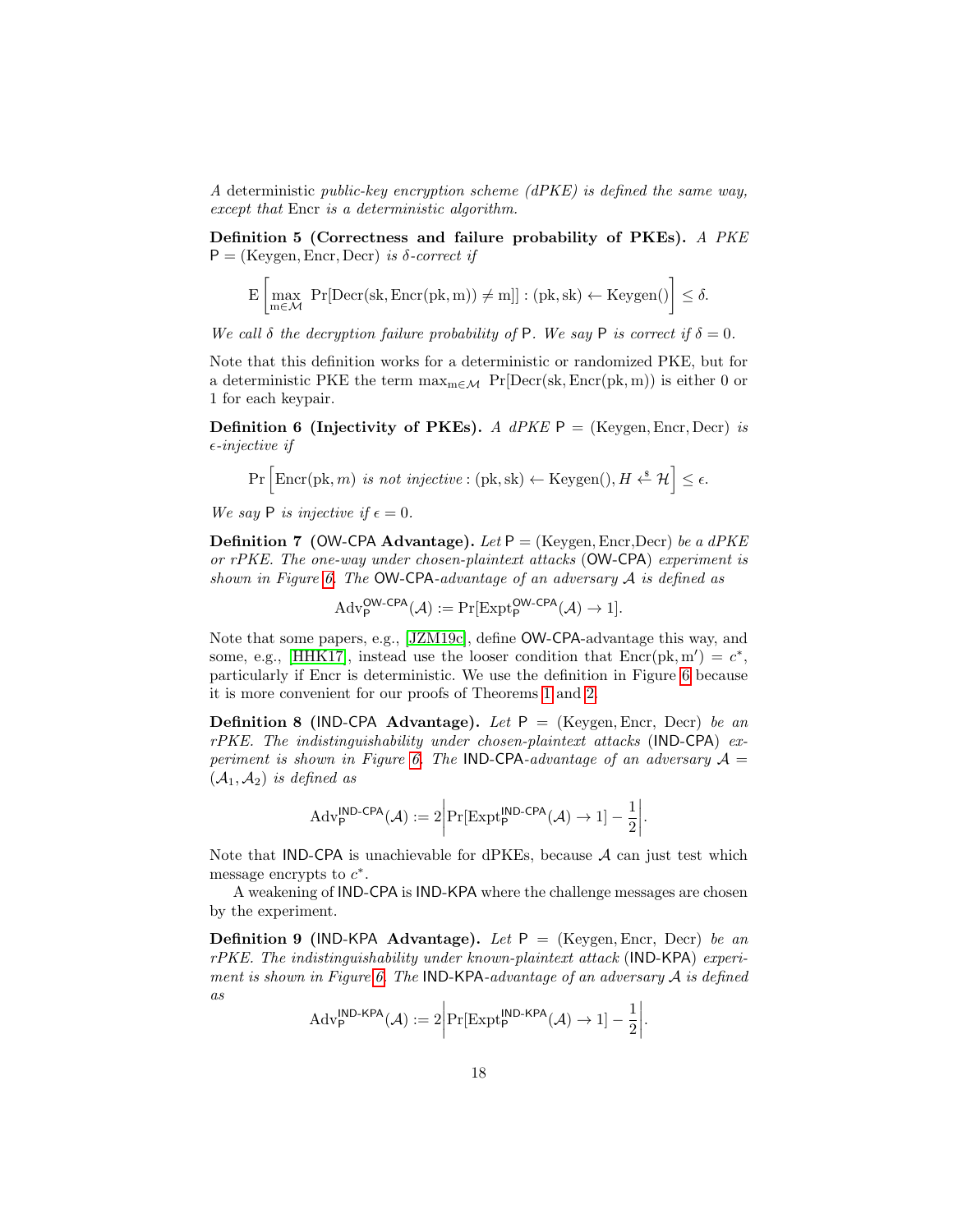$\mathrm{Expt}_{\mathsf{P}}^{\mathsf{OW-CPA}}(\mathcal{A})$ :

 $H \overset{\$}{\leftarrow} \mathcal{H}$  $(\text{pk}, \text{sk}) \leftarrow \text{Keygen}()$  $m^* \xleftarrow{\$} M$  $4 \quad c^* \leftarrow \text{Encr}(\text{pk}, \text{m}^*)$ 5 m'  $\leftarrow$  A<sup>H</sup>(pk, c<sup>\*</sup>) 6 return  $[m^* = m']$  $\mathrm{Expt}_{\mathsf{P}}^{\mathsf{IND}\text{-}\mathsf{KPA}}(\mathcal{A})$ :  $H \overset{\$}{\leftarrow} \mathcal{H}$  $(\text{pk}, \text{sk}) \leftarrow \text{Keygen}()$  $m_0, m_1 \leftarrow M$  $b \stackrel{\hspace{0.1em}\mathsf{\scriptscriptstyle\$}}{\leftarrow} \{0,1\}$  $c^* \leftarrow \text{Encr}(\text{pk}, \text{m}_b^*)$  $b' \leftarrow A^H(\text{pk}, m_0, m_1, c^*)$ 7 return  $[b = b']$ 

 $\mathrm{Expt}_{\mathsf{P}}^{\mathsf{IND}\text{-}\mathsf{CPA}}(\mathcal{A})$ :

 $H \overset{\$}{\leftarrow} \mathcal{H}$  $(pk, sk) \leftarrow Keygen()$  $(st, m_0, m_1) \leftarrow \mathcal{A}_1^H(\text{pk})$  $b \stackrel{\$}{\leftarrow} \{0,1\}$  $c^* \leftarrow \text{Encr}(\text{pk}, \text{m}_b^*)$  $b' \leftarrow A_2^H(\text{pk}, m_0, m_1, c^*, st)$ 7 return  $[b = b']$ 

<span id="page-18-2"></span>Fig. 6. OW-CPA, IND-CPA, and IND-KPA of a PKE P. The instantiation of  $H$  generalizes to any number of random oracles, including zero.

Clearly IND-CPA  $\Rightarrow$  IND-KPA as any IND-KPA adversary can be used to break IND-CPA using it as  $A_2$  and simulating  $A_1$  by just sampling random messages.

<span id="page-18-0"></span>**Definition 10 (PRF Advantage).** Let  $F : \mathcal{K}_F \times X \to Y$  be a pseudorandom function (PRF). We define the PRF-advantage of an adversary A as

$$
Adv_{F}^{\text{PRF}}(\mathcal{A}) = \left| \Pr_{k \stackrel{\text{def}}{=} \mathcal{K}} \left[ \mathcal{A}^{\mathsf{F}(k, \cdot)} = 1 \right] - \Pr_{R \stackrel{\text{def}}{=} Y^X} \left[ \mathcal{A}^{R(\cdot)} = 1 \right] \right|.
$$

Definition 11 (Key Encapsulation Mechanism). A KEM K defined over the message space M, the public key space  $\mathcal{PK}$ , the secret key space  $\mathcal{SK}$ , and the key space K, is a triple of algorithms  $K = (Keygen, Encaps, Decaps)$  defined as follows.

- $-$  Keygen()  $\rightarrow$  (pk, sk) is a randomized algorithm that returns a public key  $pk \in \mathcal{PK}$  and a secret key sk  $\in \mathcal{SK}$ .
- Encaps(pk)  $\rightarrow$  (c,  $\kappa$ ) is a randomized algorithm that takes as input a public key pk and outputs a ciphertext c as well as a key  $\kappa \in K$ .
- Decaps(sk, c)  $\rightarrow \kappa$  or  $\perp$  is a deterministic algorithm that takes as input a secret key sk  $\in$  SK and a ciphertext c and returns a key  $\kappa \in K$  or a failure symbol  $\bot \notin K$ .

<span id="page-18-1"></span>As before, we use  $H$  to denote the space of functions from which the random hash function is randomly sampled if a proof for K is being given in the ROM.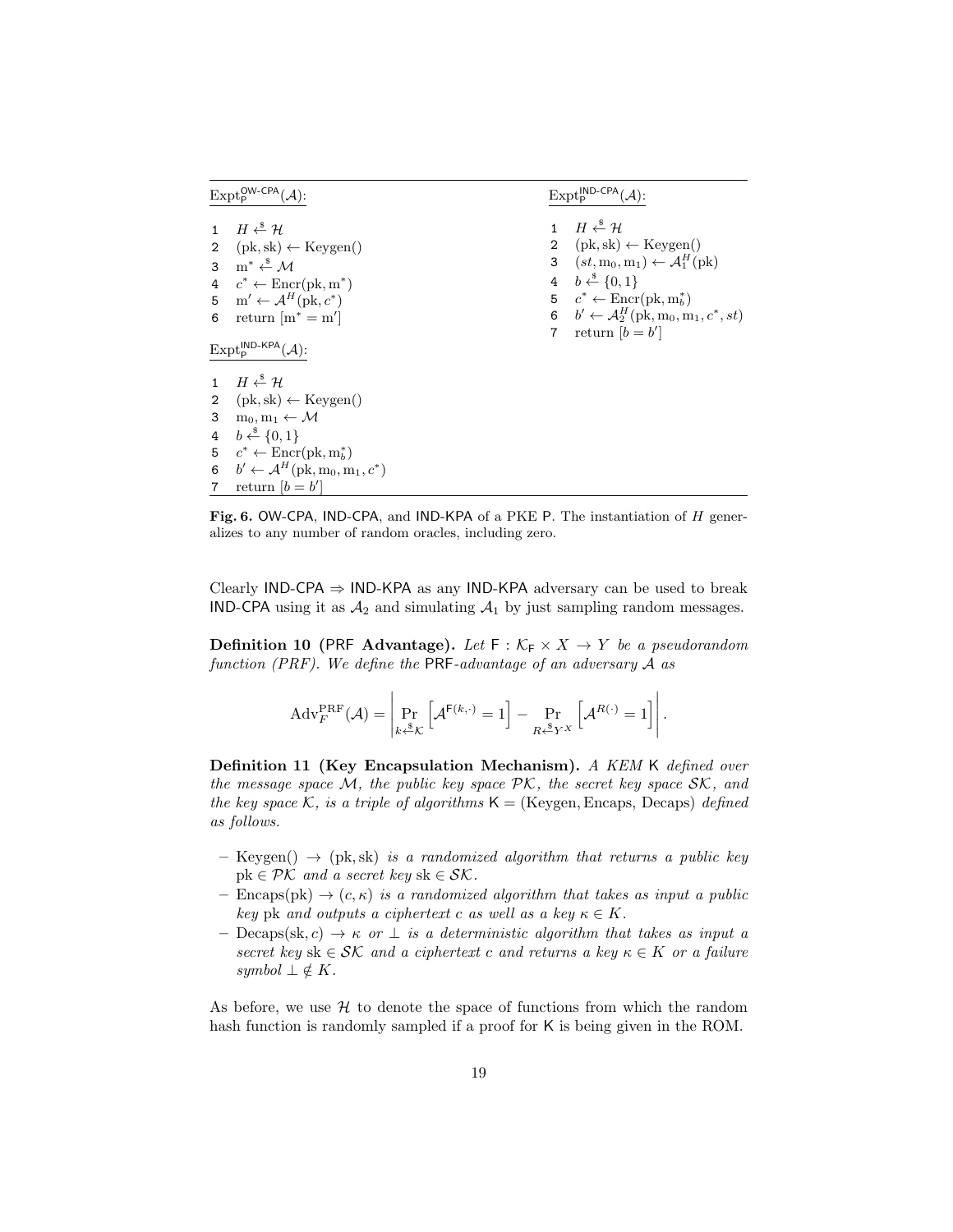Definition 12 (IND-CCA Advantage). Let K be a KEM. The security experiment  $\text{Expt}_{\mathsf{K}}^{\textsf{IND-CCA}}(\mathcal{A})$  is defined in Figure [7](#page-19-1) for an adversary  $\mathcal A$  against  $\mathsf K$ , given access to a (quantum-accessible) random oracle H and a classical decapsulation oracle D.

We define the advantage of a classical (resp., quantum) adversary A against a KEM K in the classical (resp., quantum-accessible) random oracle model as

$$
Adv_{\mathsf{K}}^{\mathsf{IND}\text{-}\mathsf{CCA}}(\mathcal{A}) = \left| \Pr \left[ \mathrm{Expt}_{\mathsf{K}}^{\mathsf{IND}\text{-}\mathsf{CCA}}(\mathcal{A}) = 1 \right] - \frac{1}{2} \right|.
$$

| $\mathrm{Expt}_{\mathsf{K}}^{\mathsf{IND}\text{-}\mathsf{CCA}}(\mathcal{A})$ : | Classical decapsulation oracle $D(c)$ : |
|--------------------------------------------------------------------------------|-----------------------------------------|
| 1 $H \stackrel{\$}{\leftarrow} H$                                              | if $c = c^*$ : return $\perp$           |
| 2 $(\text{pk}, \text{sk}) \leftarrow \text{Keygen}()$                          | 2 return Decaps $(\text{sk}, c)$        |
| 3 $(c^*, k_0^*) \leftarrow$ Encaps(pk)                                         |                                         |
| 4 $k_1^* \leftarrow K$                                                         |                                         |
| 5 $b \stackrel{\$}{\leftarrow} \{0,1\}$                                        |                                         |
| 6 $b' \leftarrow A^{H,D}(\text{pk}, c^*, k_b^*)$                               |                                         |
| 7 return $[b = b']$                                                            |                                         |

<span id="page-19-1"></span>Fig. 7. IND-CCA security experiment in the  $(Q)$ ROM against an adversary  $A$ 

## <span id="page-19-0"></span>B Proof of Lemma [5](#page-6-0)

**Lemma 5 (Double-sided O2H).** Let  $G, H : X \rightarrow Y$  be random functions, let z be a random value, and let  $S \subset X$  be a random set such that  $\forall x \notin S, G(x) =$ H(x). (G, H, S, z) may have arbitrary joint distribution. Let  $f: X \to W \subseteq$  ${0,1}^n$  be a function such that

$$
\{f(x) : x \in S\} = \{w^*\}
$$

is a single element. Let  $A^H$  be a quantum oracle algorithm. Let  $Ev$  be an arbitrary classical event. We will define another quantum oracle algorithm  $\mathcal{B}^{G,H}(z)$  which returns either  $w^*$  or a failure symbol  $\bot$ . B runs in about the same amount of time as  $A$ , but when  $A$  queries  $H$ ,  $B$  queries both  $G$  and  $H$ , and also runs  $f$ twice. Let

$$
P_{\text{left}} := \Pr[\mathsf{Ev} : \mathcal{A}^H(z)], \ P_{\text{right}} := \Pr[\mathsf{Ev} : \mathcal{A}^G(z)], \ P_{\text{extract}} := \Pr[\mathcal{B}^{G,H}(z) \to w^*].
$$

Then

$$
|P_{\text{left}} - P_{\text{right}}| \le 2\sqrt{P_{\text{extract}}} \qquad \text{and} \qquad \left| \sqrt{P_{\text{left}} - \sqrt{P_{\text{right}}}} \right| \le 2\sqrt{P_{\text{extract}}}.
$$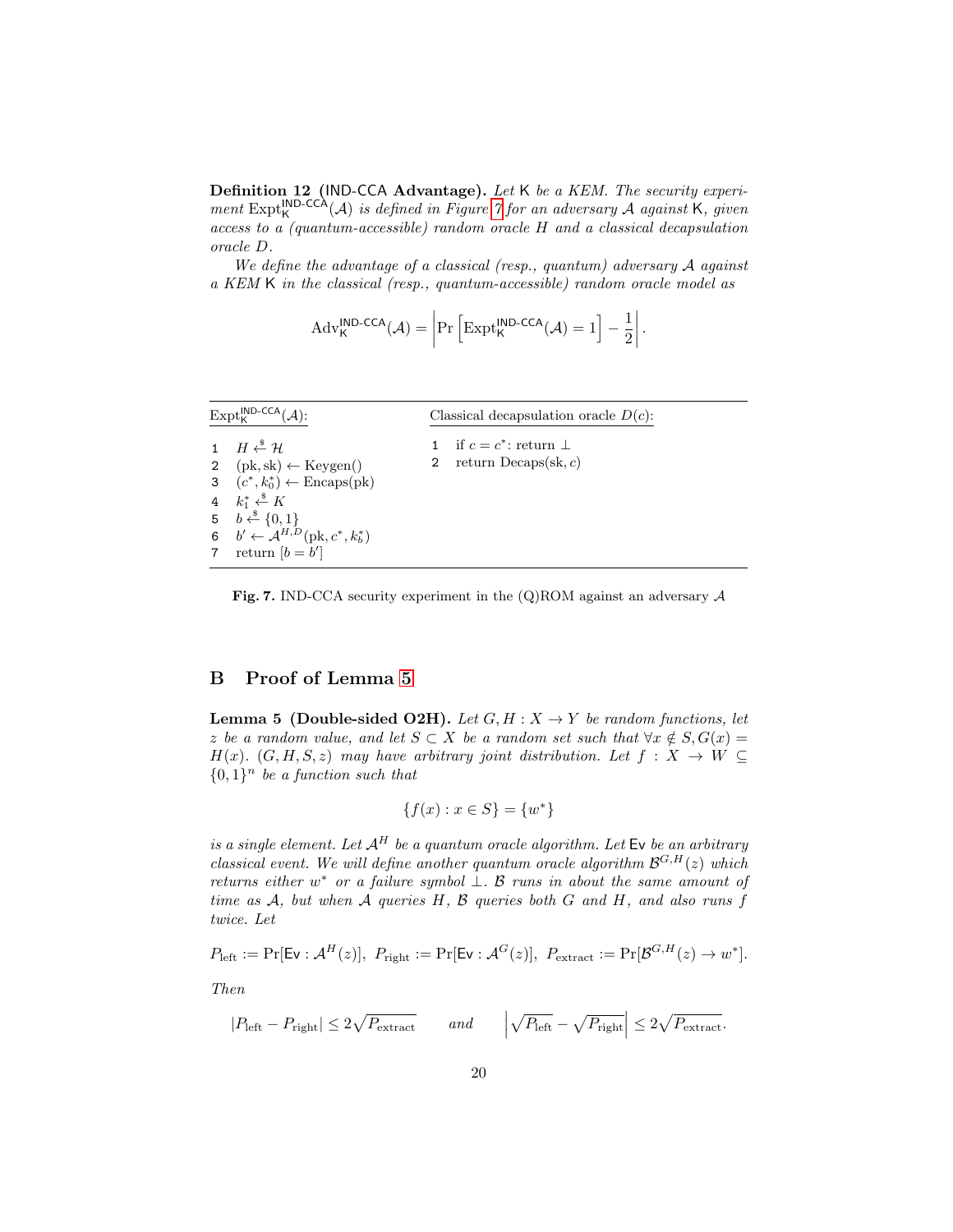Proof. The outline of our proof is to use the compressed oracle framework from [\[Zha18\]](#page-16-4) to instantiate a new random oracle  $B: W \to \{0, 1\}$ . On query x, the simulator returns  $H(x)$  if  $B(f(x)) = 0$ , or  $G(x)$  if  $B(f(x)) = 1$ . The only value of  $B(z)$  that affects the result is  $b := B(w^*)$ , so at the end of the computation the compressed oracle table for B must be either the empty table or  $\{w^* \to b\}.$ Our proof quantizes and simplifies this outline.

To begin, suppose that  $G$  and  $H$  are fixed and  $A$  is unitary. Consider an algorithm  $\mathcal{B}_0^{H,G}$  which runs  $\mathcal{A}^H$  and  $\mathcal{A}^G$  in superposition, with an additional bit b signifying which oracle is being used. Then if  $\mathcal{A}^G$  behaves differently from  $\mathcal{A}^H$ , the state of A will become entangled with b. We will use  $|b\rangle = |+\rangle :=$  $(|0\rangle + |1\rangle)/\sqrt{2}$  to signify that A is using H, and  $|b\rangle = |-\rangle := (|0\rangle - |1\rangle)/\sqrt{2}$  to signify that  $A$  is using  $G$ . That is:

$$
\mathcal{B}_0^{H,G}:=\frac{\mathcal{A}^H\otimes\ket*+\mathcal{A}^G\otimes\ket*}{\sqrt{2}}.
$$

This  $\mathcal{B}_0$  can be implemented as  $\mathcal A$  with only the oracle queries changed. To do this, let b start in the state  $(|+\rangle + |-\rangle)/\sqrt{2} = |0\rangle$ . When A queries the oracle,  $\mathcal{B}_0$ implements the following map on  $|x, y, b\rangle$ :

$$
U(|x, y, \star\rangle) := |x, y \oplus H(x), \star\rangle,
$$
  

$$
U(|x, y, \star\rangle) := |x, y \oplus G(x), \star\rangle.
$$

This is the same as a conditional evaluation map which queries H if  $b = 0$  and G if  $b = 1$ , with a Hadamard transform before and after.

Let  $\psi_H$  resp.  $\psi_G$  be the final states of  $\mathcal{A}^H$  resp.  $\mathcal{A}^G$ . The final state of  $\mathcal{B}_0^{H,G}$ is

$$
\frac{\psi_H \otimes |+\rangle + \psi_G \otimes |-\rangle}{\sqrt{2}} = \frac{1}{2} \cdot \begin{pmatrix} (|\psi_H\rangle + |\psi_G\rangle) \otimes |0\rangle \\ + (|\psi_H\rangle - |\psi_G\rangle) \otimes |1\rangle \end{pmatrix}.
$$

Suppose we measure  $b$  in the computational basis. This commutes with the final measurement of A's state. Then, we will measure 1 with probability  $\epsilon$  :=  $\left\|\ket{\psi_H}-\ket{\psi_G}\right\|^2/4$ , and hence,

$$
\|\ket{\psi_H} - \ket{\psi_G}\| = 2\sqrt{\epsilon}.
$$

This  $2\sqrt{\epsilon}$  is the claimed probability bound, but we still need a way to extract  $w^*$ . The full algorithm  $\mathcal{B}^{H,G}$  is the same as  $\mathcal{B}_0$ , but with a different final measurement and another auxiliary register  $w \in \{0,1\}^n$  (i.e. a register that can represent elements of  $w$ ). The  $w$  register is initialized to 0.

We will ensure that except during queries,  $(b, w)$  will always be in the state  $(0,0)$  or  $(1, w^*)$ . More formally, let  $T_w$  operate on the b and w registers by  $T_w(|b, w\rangle) := |b, w \oplus (b \cdot w^*)\rangle$ . Therefore  $T_w$  swaps  $(1, 0)$  with  $(1, w^*)$ . We will ensure that if at some step in the computation the state of  $\mathcal{B}_0^{H,G}$  is  $\psi$ , then during the same step the state of  $\mathcal{B}^{H,G}$  is  $T_w(\psi \otimes |0\rangle)$ .

Since  $\mathcal{B}_0^{H,G}$  replaces the oracle queries with U,  $\mathcal{B}^{H,G}$  should replace them with  $U_w := T_w \circ U \circ T_w^{\dagger}$ . (This gives the desired result because  $T_w$  commutes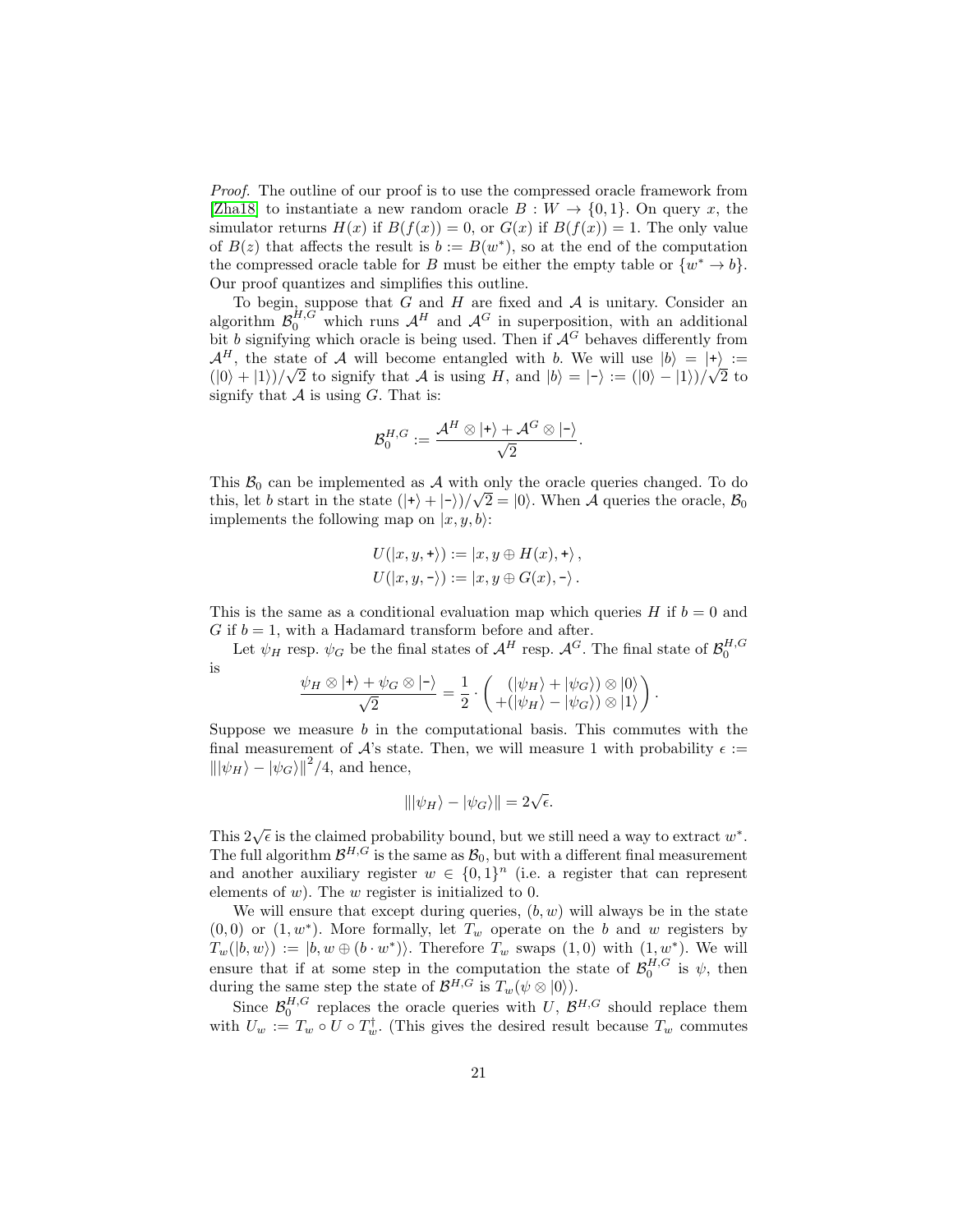with all the steps of  $A$  except for the oracle queries.) To do this, let

$$
T_f(|x, y, b, w\rangle) := |x, y, b, w \oplus (b \cdot f(x))\rangle.
$$

Then  $\mathcal{B}^{H,G}$  replaces  $\mathcal{A}$ 's oracle queries with

$$
U_f:=T_f\circ U\circ T_f^\dagger.
$$

In fact,  $U_f = U_w$ . On the subspace where  $x \in S$ , we have  $f(x) = w^*$  by assumption. Therefore  $T_f = T_w$  and  $U_f = U_w$ . On the orthogonal subspace where  $x \notin S$ , we have  $G(x) = H(x)$ , so the operation U does not depend on b or w. Therefore on that subspace, U commutes with  $T_f$  and  $T_w$ , so that  $U_f = U = U_w$ . In sum,  $U_f = U_w$  is an efficient implementation of the oracle by  $\mathcal{B}^{H,G}$ .

When A completes,  $\mathcal{B}^{H,G}$  measures  $(b, w)$  in the computational basis. With probability  $\epsilon$  it measures  $(1, w^*)$ , in which case it outputs  $w^*$ . Otherwise it measures  $(0, 0)$ , in which case it outputs  $\bot$ .

By [\[AHU18\]](#page-15-10) Lemmas 3 and 4,

$$
\left|\Pr[\mathcal{A}^H \to 1] - \Pr[\mathcal{A}^G \to 1]\right| \le |||\psi_0\rangle - |\psi_1\rangle|| \le 2\sqrt{\Pr[\mathcal{B}^{H,G} \to w^*]}
$$

and likewise

$$
\left| \sqrt{\Pr[\mathcal{A}^H \to 1]} - \sqrt{\Pr[\mathcal{A}^G \to 1]} \right| \le |||\psi_0\rangle - |\psi_1\rangle|| \le 2\sqrt{\Pr[\mathcal{B}^{H,G} \to w^*]}.
$$

This completes the proof for unitary adversaries  $A$  with a fixed  $H$  and  $G$ .

For non-unitary adversaries and for random distributions of  $H, G$ , we instead end in a mixture of states  $\Psi_0$  resp.  $\Psi_1$ , for which Euclidean distance is not appropriate but the Bures distance [\[NC00\]](#page-15-12) is. By monotonicity and joint concavity of fidelity (exactly as in [\[AHU18\]](#page-15-10) Lemma 6 and 9), the same bound holds for the Bures distance:

$$
\left|\Pr[\mathcal{A}^H \to 1] - \Pr[\mathcal{A}^G \to 1]\right| \le B(\Psi_0, \Psi_1) \le 2\sqrt{\Pr[\mathcal{B}^{H,G} \to w^*]}
$$

and likewise

$$
\left|\sqrt{\Pr[\mathcal{A}^H \to 1]} - \sqrt{\Pr[\mathcal{A}^G \to 1]}\right| \le B(\Psi_0, \Psi_1) \le 2\sqrt{\Pr[\mathcal{B}^{H,G} \to w^*]}.
$$

This completes the proof in the general case.  $\Box$ 

## <span id="page-21-0"></span>C Proof of Theorem [1](#page-7-0)

**Theorem 1.** Let  $P$  be an rPKE with messages in  $M$  and random coins in  $R$ . Let  $G : \mathcal{M} \to \mathcal{R}$  be a quantum-accessible random oracle. Let A be an OW-CPA adversary against  $P' := T(P, G)$ . Suppose that A queries G at most q times with depth at most d.

Then we can construct an IND-CPA adversary B against P, running in about the same time and resources as A, such that

$$
Adv_{\mathsf{P}'}^{\mathsf{OW-CPA}}(\mathcal{A}) \leq (d+2) \cdot \left( \mathrm{Adv}_{\mathsf{P}}^{\mathsf{IND-CPA}}(\mathcal{B}) + \frac{8(q+1)}{|\mathcal{M}|} \right).
$$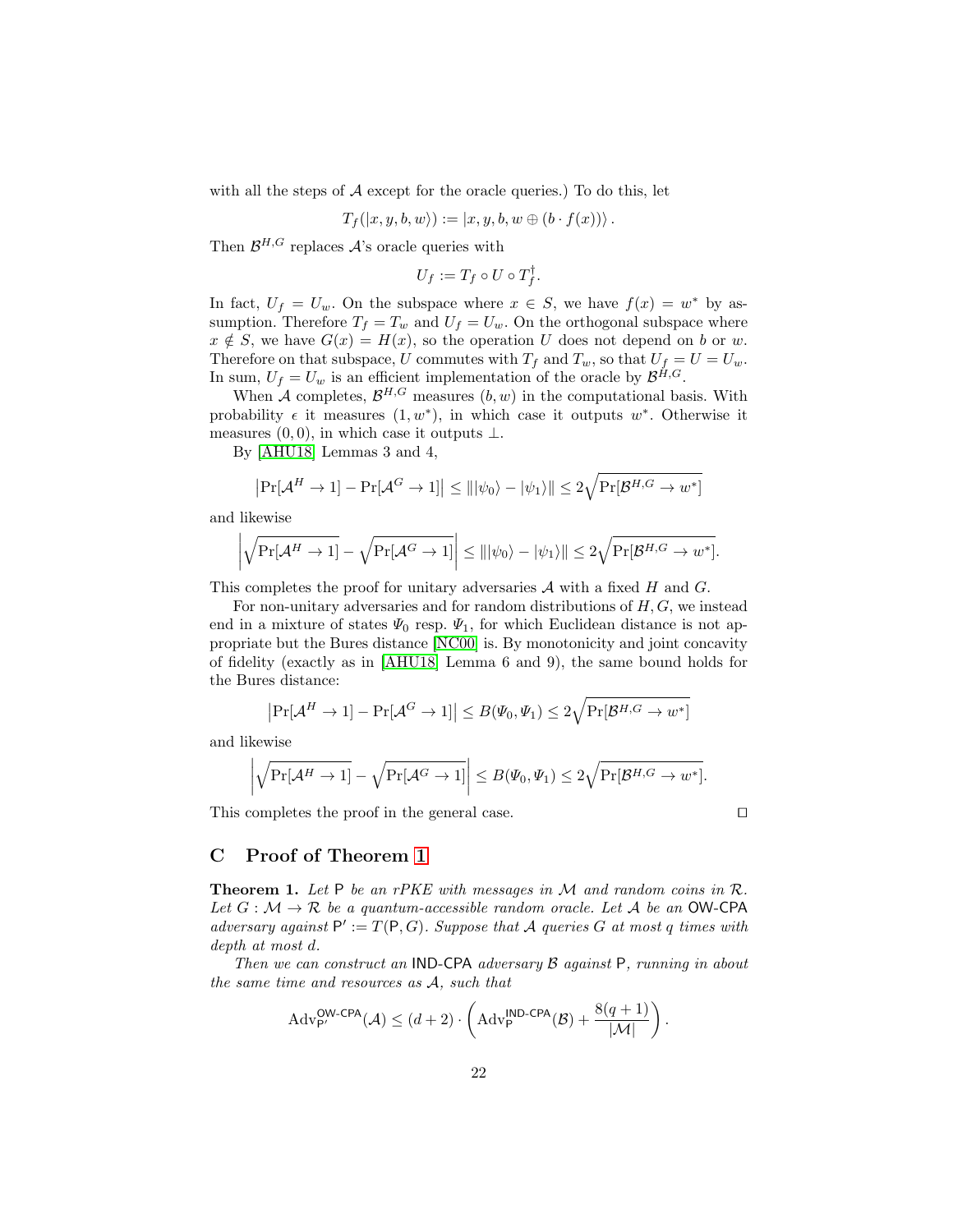*Proof.* Let  $\mathcal{A}_1$  be the same as  $\mathcal{A}$ , except that at the end after choosing an output m, it computes and discards  $G(m)$ . Therefore it makes at most  $q+1$  queries at depth at most  $d + 1$ . This is a formality so that returning the correct m will count as a Find (see Definition [1\]](#page-4-1)) later in the proof. Clearly the two algorithms  $A$  and  $A_1$  have the same OW-CPA-advantage against P'.

We actually show a slightly stronger result, constructing an IND-KPA adversary  $\beta$ . The IND-KPA adversary  $\beta$  (cf. Definition [9\)](#page-17-1) is given the tuple

$$
(pk, m_0, m_1, c)
$$
 where  $c = \text{Encr}(pk, m_b; r)$ .

It wants to determine whether  $b = 0$  or  $b = 1$ . The algorithm  $\beta$  creates a fresh random oracle G and runs

$$
\mathcal{A}_1^{G\setminus\{m_0,m_1\}}(\text{pk},c).
$$

Suppose Find occurs, i.e., a query  $x \in \{m_0, m_1\}$  was asked by A to its oracle G. Then B measures whether the query x was  $m_0$  or  $m_1$ , and returns the corresponding b. If Find does not occur, or if Find occurs but both  $m_0$  and  $m_1$  were queried, then  $\beta$  guesses b at random.

Let G' be the oracle such that  $G'(m_b) = r$  gives the encryption coins used to encrypt  $m_b$ , but  $G'(m) = G(m)$  for all other messages m.  $G'$  is unknown to  $\mathcal{B}$ , but we can still analyze  $A$ 's behavior when run with  $G'$  instead of  $G$ .

By construction,  $\mathcal{A}_1^{G' \setminus \{m_0,m_1\}}$  cannot return  $m_b$  without causing Find. Hence,

$$
\begin{array}{rcl} \displaystyle \sqrt{{\rm{Adv}}_{\mathsf{P}'}^{\mathsf{OW}\text{-}\mathsf{CPA}}(\mathcal{A})} & = & \displaystyle \sqrt{\Pr[\mathcal{A}^{G'} \to m_b]} \\ \\ & = & \displaystyle \left| \sqrt{\Pr\left[\mathcal{A}^{G'}_1 \to m_b\right]} \right| - \underbrace{\sqrt{\Pr\left[\mathcal{A}^{G'}_1 \backslash \{m_0, m_1\} \to m_b \, \land \, \neg \mathsf{Find}\right]}}_{\displaystyle = \, 0} \\ \\ & & \stackrel{\mathsf{Lem.}\,3}{\leq} \sqrt{(d+2) \cdot \Pr\left[\mathsf{Find}: \mathcal{A}^{G' \backslash \{m_0, m_1\}}_1\right] }_{\displaystyle = \, 0} \end{array}
$$

Squaring both sides,

$$
\begin{array}{rcl}\n\mathrm{Adv}_{\mathsf{P}'}^{\mathsf{OW}\text{-}\mathsf{CPA}}(\mathcal{A}) & \leq & (d+2) \cdot \Pr\left[\mathsf{Find}: \mathcal{A}_1^{G'\setminus\{m_0, m_1\}}\right] \\
& \xrightarrow{\mathrm{Lem. 2}} \left(d+2\right) \cdot \Pr\left[\mathsf{Find}: \mathcal{A}_1^{G\setminus\{m_0, m_1\}}\right] \\
& = & (d+2) \cdot \Pr\left[\mathsf{Find}: \mathcal{B}\right].\n\end{array}
$$

Now decompose Find as Find<sub>b</sub> ∨ Find<sub>¬b</sub>, where the former event means that Find occurs and  $m_b$  is measured, and latter means that Find occurs and  $m_{\neg b}$  is measured. They can both occur if  $A$  makes multiple queries simultaneously, but  $\text{Adv}_{\mathsf{P}}^{\mathsf{IND}\text{-}\mathsf{KPA}}(\mathcal{B}) = |\Pr[\mathsf{Find}_b] - \Pr[\mathsf{Find}_{\neg b}]| \text{ regardless.}$ 

Moreover, since B measures m whenever Find occurs, we can view  $G\backslash\{m_0, m_1\}$ as  $G''\setminus\{m_{\neg b}\} := (G\setminus\{m_b\})\setminus\{m_{\neg b}\}.$  Since A has no information about  $m_{\neg b}$  except from puncturing, it holds for any  $m$  that

$$
\Pr\left[m \in \{m_{\neg b}\} : \mathcal{A}^{G''}\right] = 1/|\mathcal{M}| =: \epsilon.
$$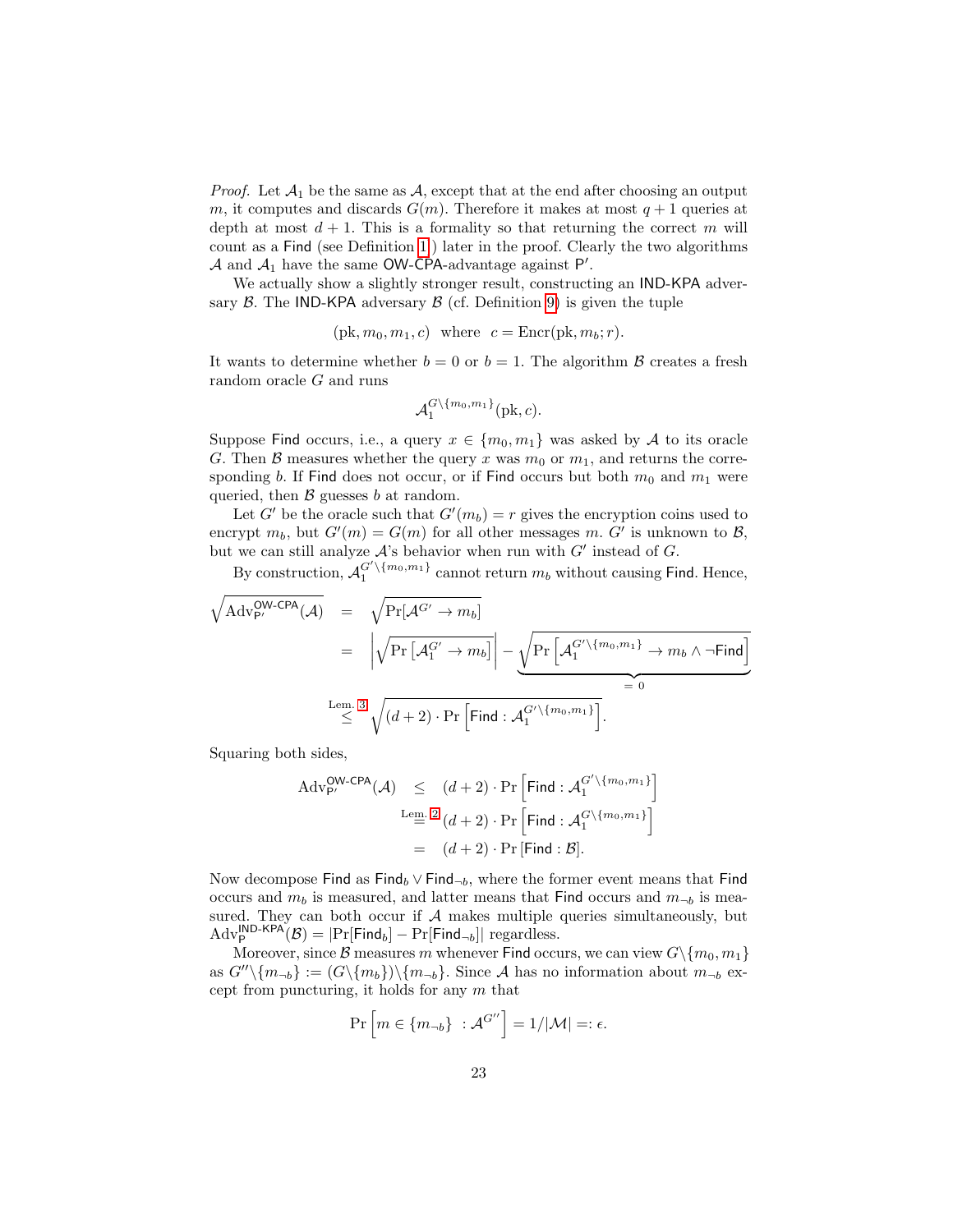By (the second statement in) Lemma [4,](#page-5-2) we have

$$
\Pr[\mathsf{Find}_{\neg b} : \mathcal{B}] \le 4(q+1)\epsilon = \frac{4(q+1)}{|\mathcal{M}|}.
$$

Hence,

$$
\begin{aligned} \text{Adv}_{\mathsf{P}'}^{\mathsf{IND}\text{-}\mathsf{KPA}}(\mathcal{B}) &= |\Pr\left[\mathsf{Find}_b : \mathcal{B}\right] - \Pr\left[\mathsf{Find}_{\neg b : \mathcal{B}}\right]| \\ &\geq \Pr\left[\mathsf{Find} : \mathcal{B}\right] - 2 \Pr\left[\mathsf{Find}_{\neg b} : \mathcal{B}\right] \\ &\geq \Pr\left[\mathsf{Find} : \mathcal{B}\right] - 8(q+1)/|\mathcal{M}|. \end{aligned}
$$

Taking into account that  $\text{Adv}_{\mathsf{P}}^{\mathsf{IND}\text{-}\mathsf{KPA}}(\mathcal{B}) \leq \text{Adv}_{\mathsf{P}}^{\mathsf{IND}\text{-}\mathsf{CPA}}(\mathcal{B})$  and combining these results gives

$$
\mathrm{Adv}_{\mathsf{P}'}^{\mathsf{OW-CPA}}(\mathcal{A}) \leq (d+2) \cdot \left(\mathrm{Adv}_{\mathsf{P}}^{\mathsf{IND-CPA}}(\mathcal{B}) + \frac{8(q+1)}{|\mathcal{M}|}\right)
$$
 as claimed.

IND vs. OW. Our  $\beta$  is a distinguishing adversary, not a one-way adversary. The reason is that  $A$  can check whether a given m is the challenge message, but if P is semantically secure then  $\beta$  cannot check this. Instead  $\beta$  would have to pick a random query to measure, which still works using Lemma [1,](#page-3-1) but with an additional factor of  $q$  tightness loss. That is, the one-way problem is potentially harder for a randomized encryption scheme than for a deterministic one. The authors discussed using a new "one-way with confirmation oracle" security game to more tightly capture the OW vs. IND tradeoff, but decided that it is simpler to just reduce to IND-CPA.

We also note that ordinarily distinguishing adversaries are much harder to amplify than one-way adversaries, but  $\beta$  is constructed to either output with relative certainty if Find, or to fail and guess at random. This means that its advantage will still be high in the Micciancio-Walter notion of cryptographic advantage [\[MW18\]](#page-15-11). It is likely that the  $8(q + 1)/|\mathcal{M}|$  could be reduced to a  $4(q+1)/|\mathcal{M}|$  without this requirement.

## <span id="page-23-0"></span>D Why encryption is usually injective for LWE

Here we outline why we expect  $\text{Enc}(\text{pk}, \cdot)$  to be an injective function for the overwhelming majority of public keys pk in a PKE based on Learning with Errors (LWE). Consider a typical LWE PKE, where the public key has the form  $(A, S = sA + e)$  where s and e are small of dimension n, and ciphertexts have the form  $(As' + e', [Xs' + e' + \text{encode}(m)])$ . Encryption will fail to be injective for some G if there are  $(s'_0, e'_0) = G(m_0)$  and  $(s'_1, e'_1) = G(m_1)$  such that

$$
As'_0 + e'_0 = As'_1 + e'_1
$$
 and  $[Xs'_0 + e'_0 + \text{encode}(m_0)] = [Xs'_1 + e'_1 + \text{encode}(m_1)]$ .

For correctness, the rounded component is always larger than the message space, and is generally larger than  $|M|^2$ . The unrounded component has size at least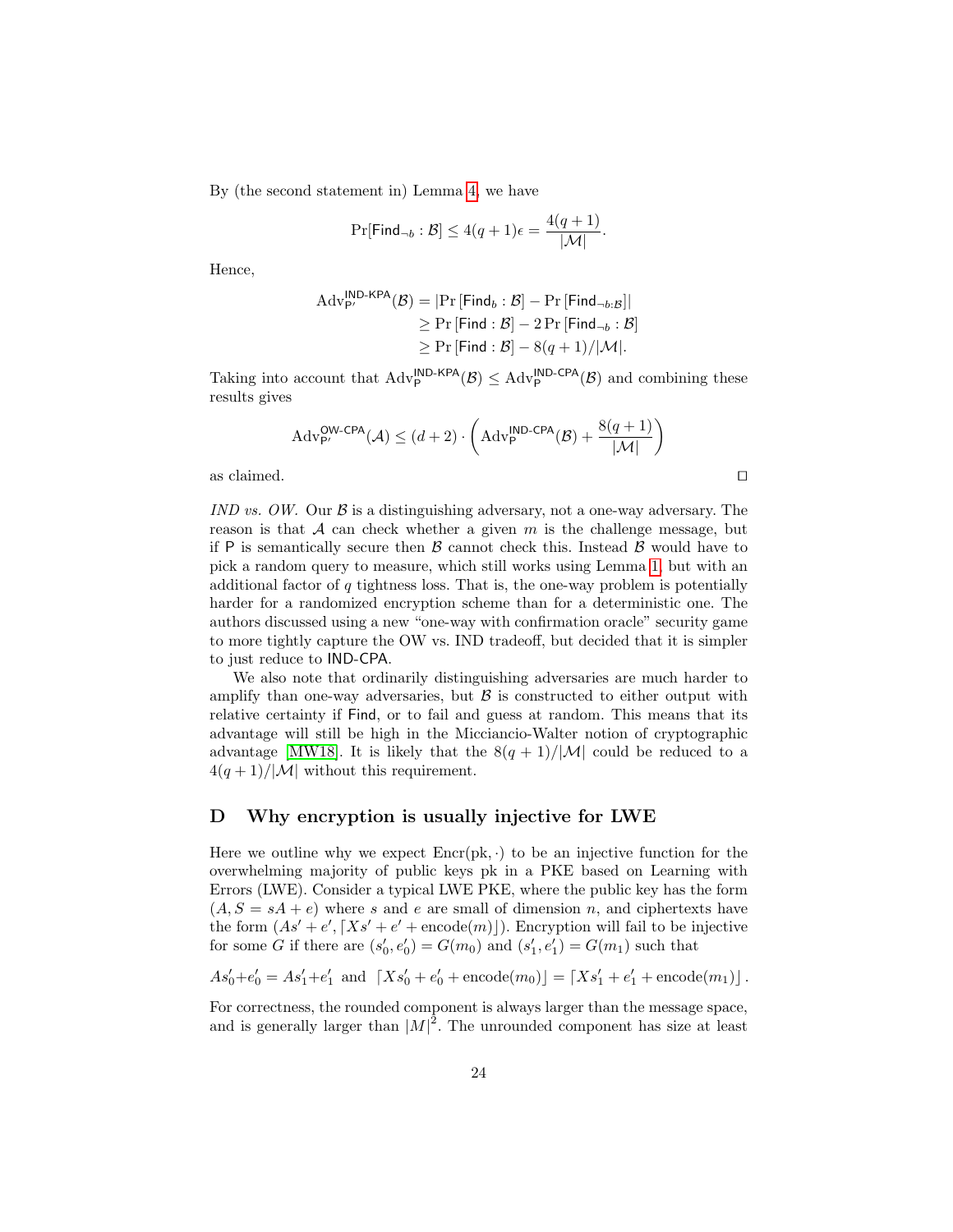$q^n$  which is larger still. The function  $(s'_0, e'_0) \rightarrow As'_0 + e'_0$  is almost a universal hash unless  $s'_0$  has large nullity, which is highly unlikely for any secure PKE. So the probability of collision with fewer than  $|M|^2$  message pairs is not much bigger than  $q^{-n}$ , which is negligible.

## <span id="page-24-0"></span>E Proof of Lemma [6](#page-12-0)

To prove Lemma [6,](#page-12-0) we first show a result about Bernoulli variables.

**Lemma 7.** Let  $\{e_i : 1 \leq i \leq n\}$  be a collection of n independent Bernoulli variables. Let  $\delta := \max \ \overline{\Pr}[e_i]$ , and for each integer  $j$  let  $p_j := \Pr[\sum_{i=1}^n e_i = j]$ . Then  $p_1 \leq \sqrt{3p_0p_2 + \delta^2} \leq \sqrt{3p_2} + \delta$ .

*Proof.* Let  $\epsilon_i := \Pr[e_i = 1]$ , and without loss of generality let

<span id="page-24-1"></span>
$$
\delta = \epsilon_1 \geq \epsilon_2 \geq \ldots \geq \epsilon_n
$$

be given in descending order. Then

$$
p_0 = \prod_{i=1}^n (1 - \epsilon_i), \quad p_1 = p_0 \cdot \left( \sum_{i=1}^n \frac{\epsilon_i}{1 - \epsilon_i} \right), \quad p_2 = p_0 \cdot \left( \sum_{i > j} \frac{\epsilon_i \epsilon_j}{(1 - \epsilon_i)(1 - \epsilon_j)} \right)
$$

so that

$$
p_1^2 - 3p_0p_2 = p_0^2 \cdot \left(\sum_{i,j=1}^n \frac{\epsilon_i \epsilon_j}{(1 - \epsilon_i)(1 - \epsilon_j)} - 3 \sum_{i>j} \frac{\epsilon_i \epsilon_j}{(1 - \epsilon_i)(1 - \epsilon_j)}\right)
$$
  
\n
$$
= p_0^2 \cdot \left(\sum_{i=1}^n \frac{\epsilon_i^2}{(1 - \epsilon_i)^2} - \sum_{i>j} \frac{\epsilon_i \epsilon_j}{(1 - \epsilon_i)(1 - \epsilon_j)}\right)
$$
  
\n
$$
\ge p_0^2 \cdot \left(\sum_{i=1}^n \frac{\epsilon_i^2}{(1 - \epsilon_i)^2} - \sum_{i=j+1} \frac{\epsilon_i \epsilon_j}{(1 - \epsilon_i)(1 - \epsilon_j)}\right)
$$
  
\n
$$
\ge p_0^2 \cdot \left(\sum_{i=1}^n \frac{\epsilon_i^2}{(1 - \epsilon_i)^2} - \sum_{i=2}^n \frac{\epsilon_i^2}{(1 - \epsilon_i)^2}\right)
$$
  
\n
$$
= p_0^2 \cdot \frac{\epsilon_1^2}{(1 - \epsilon_1)^2} \le \delta^2.
$$

Hence,  $p_1^2 - 3p_0p_2 \le \delta^2$  and  $p_1 \le \sqrt{3p_0p_2 + \delta^2}$  as claimed.

We are now ready to prove Lemma [6.](#page-12-0)

**Lemma 6.** Let  $P = (Keygen, Encr, Decr)$  be a  $\delta$ -correct,  $\epsilon$ -injective rPKE with messages in M and randomness in R. Let  $G : \mathcal{M} \to \mathcal{R}$  be a random oracle, so that  $T(P, G) :=$  (Keygen, Encr<sub>1</sub>, Decr) is a derandomized version of P. Let A be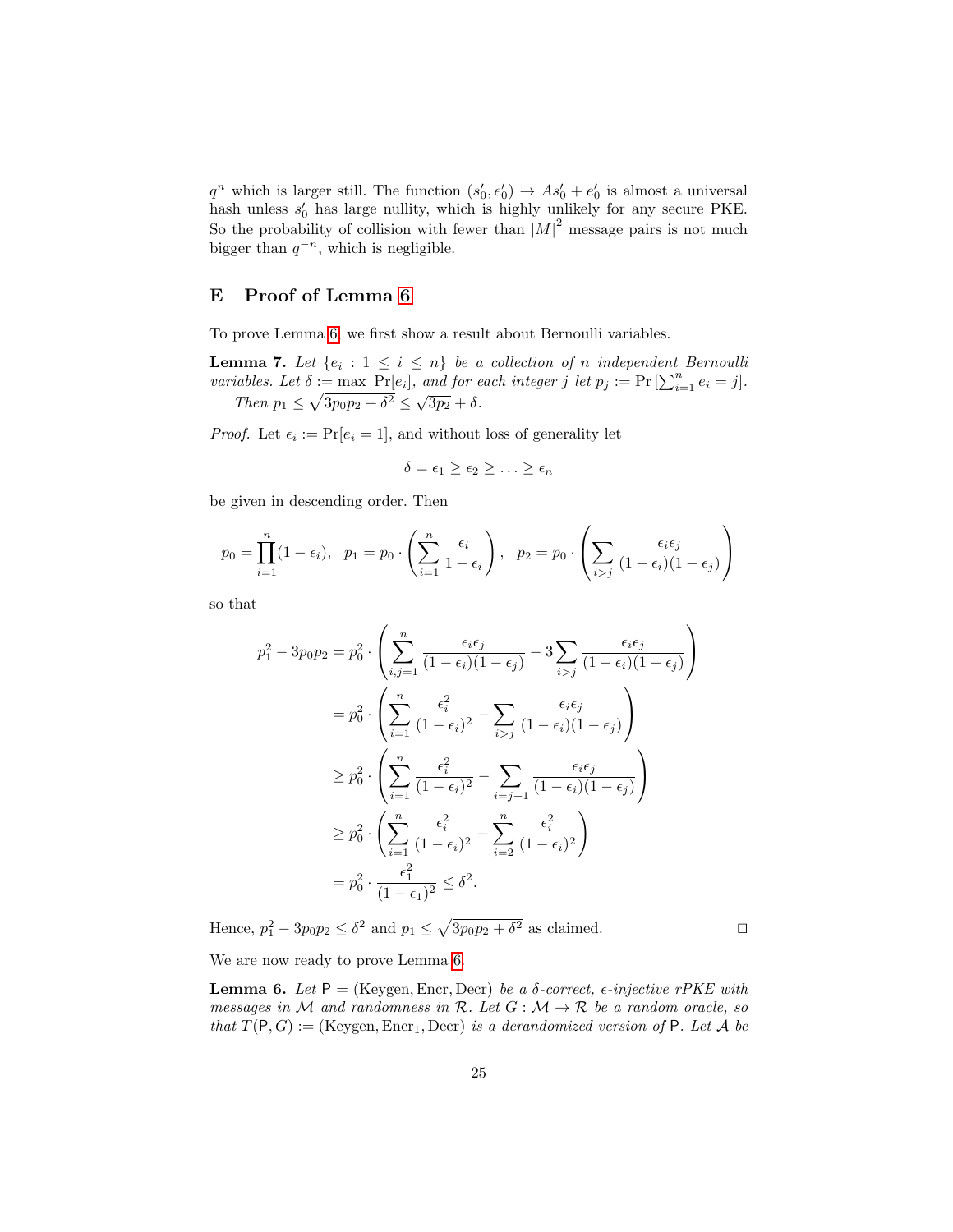a FFC adversary against  $T(P, G)$  which makes at most q queries at depth d to G and returns a list of at most  $q_{\text{dec}}$  ciphertexts. Then

$$
Adv_{T(P,G)}^{\text{FFC}}(\mathcal{A}) \le ((4d+1)\delta + \sqrt{3\epsilon}) \cdot (q + q_{\text{dec}}) + \epsilon.
$$

Proof. Essentially, the idea is at follows: the adversary gets an advantage of about  $4dq\delta$  from querying G in search of failing ciphertexts, and at most  $q_{\text{dec}}(\delta + \delta)$  $3\sqrt{\epsilon}$ ) from guessing blindly. The latter term comes from considering ways that some blind guess could be a failing ciphertext: if it is the encryption of one message, then  $\delta$  is large, and if it is possibly the encryption of more than one message (e.g., as a general "encryption failed" output), then  $\epsilon$  is large. We will formalize this in what follows.

Generate a keypair (pk, sk)  $\leftarrow$  Keygen() and oracle  $G \xleftarrow{\$} \mathcal{R}^{\mathcal{M}}$ . Let

$$
Y_m := \{r : \text{Decr}(sk, \text{Encr}(pk, m, r)) = m\}
$$

be the set of coins such that decryption of m will succeed. Let  $G'(m) := G(m)$ if  $G(m) \in Y_m$ ,  $G'(m) \stackrel{\hspace{0.1em}\mathsf{\scriptscriptstyle\$}}{\leftarrow} \mathcal{R}$  if  $Y_m = \emptyset$ , and  $G'(m) \stackrel{\hspace{0.1em}\mathsf{\scriptscriptstyle\$}}{\leftarrow} Y_m$  otherwise. Thus  $G'$  is uniformly random in the space  $G$  of oracles where decryption succeeds if possible. Moreover,  $G'$  is independent of the behavior of messages and ciphertexts for  $T(P, G)$  which do not decrypt correctly.

Now, fix (sk, pk) and  $G'$  and let

$$
\delta' := \max_{m \in \mathcal{M}} \Pr[\text{Decr}(sk, \text{Encr}(pk, m)) \neq m]
$$

be the failure probability for this keypair. Let DblFail be the event that some ciphertext c is the encryption of two messages  $m_1$  and  $m_2$  such that  $Decr(sk, c) \notin$  ${m_1, m_2}$ . We define  $\epsilon' := \Pr[\text{Db}|\text{fail}]$ . Both  $\delta'$  and  $\epsilon'$  are independent of  $G'$ . In addition, let Fail be the event that  $A$  wins the FFC game (see Definition [3\)](#page-8-1), and Ev := Fail ∧ ¬DblFail. By Lemma [1,](#page-3-1) it holds that

$$
\left| \sqrt{\Pr[\mathsf{Ev} : \mathcal{A}^G(\mathrm{pk})]} - \sqrt{\Pr[\mathsf{Ev} : \mathcal{A}^{G'}(\mathrm{pk})]} \right| \leq 2d\sqrt{P_{\text{guess}}}.
$$

Since, conditioned on  $G'$ ,  $G(m) \neq G'(m)$  at each m with probability at most  $\delta'$ and there are  $q/d$  guesses (in expectation), it holds furthermore that

$$
2d\sqrt{P_{\text{guess}}}\leq \sqrt{4d^2P_{\text{guess}}}\leq \sqrt{4dq\delta'}.
$$

Next we define for a ciphertext  $c$ ,

$$
p_1(c) := \Pr[\exists \text{ unique } m \in \mathcal{M} : c = \text{Encr}(pk, m, G(m)) \land \text{Decr}(sk, c) \neq m].
$$

(It is important to note that if m exists but is not unique, then DblFail occurs.) Furthermore, let  $p_1 := \max_c(p_1(c))$ . Since  $p_1(c)$  and  $p_1$  are independent of  $G'$ , we have

$$
\Pr[\mathsf{Ev} : \mathcal{A}^{G'}(\mathrm{pk})] \le q_{\text{dec}} \cdot p_1.
$$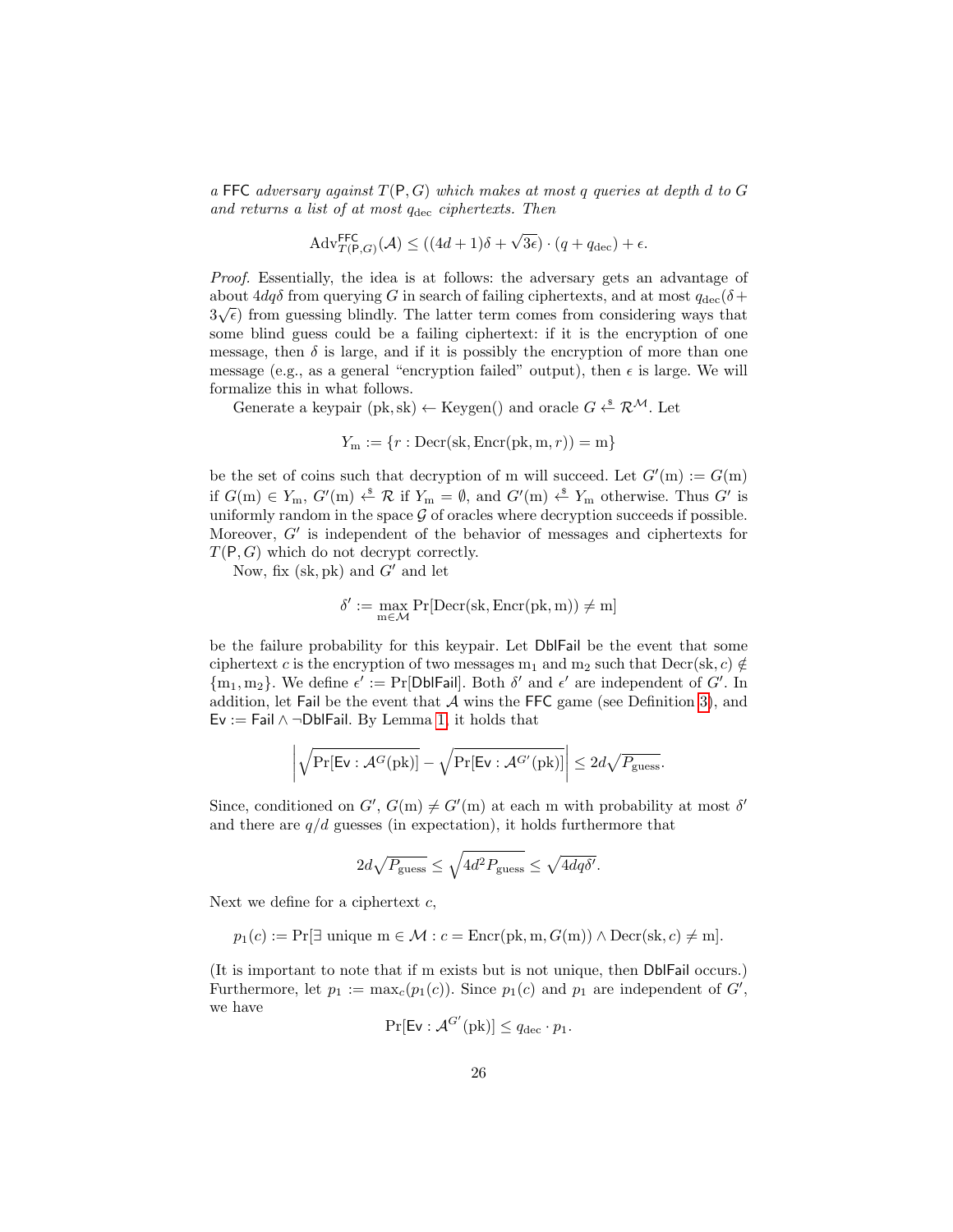By Lemma [7,](#page-24-1)  $p_1 \leq \delta' + \sqrt{\frac{p_1}{n}}$ By Lemma 7,  $p_1 \leq \delta' + \sqrt{3\epsilon'}$ . Plugging this in and applying the Cauchy-Schwarz corollary  $\sqrt{ab} + \sqrt{cd} \leq \sqrt{(a+c)(b+d)}$  gives  $\geq$  $\overline{cd} \leq \sqrt{(a+c)(b+d)}$  gives

$$
\sqrt{\Pr[\mathsf{Ev} : \mathcal{A}^G(\mathrm{pk})]} \le \sqrt{4dq\delta'} + \sqrt{q_{\text{dec}} \cdot (\delta' + \sqrt{3\epsilon'})} \\
 \le \sqrt{((4d+1)\delta' + \sqrt{3\epsilon'}) \cdot (q + q_{\text{dec}})}.
$$

Finally, by definition of correctness and injectivity of an rPKE (see Definition [5](#page-17-2) and [6,](#page-17-0) respectively), it holds that  $\delta = \mathbb{E}[\delta']$  and  $\epsilon \leq \mathbb{E}[\epsilon']$ . By Jensen's inequality, it holds furthermore that  $\sqrt{\epsilon} \leq E\left[\sqrt{\epsilon'}\right]$ . Hence,

$$
Adv_{T(P,G)}^{FFC}(\mathcal{A}) \leq E \left[ Pr[Ev : \mathcal{A}^G(pk)] : (pk, sk) \leftarrow Keygen(); G' \stackrel{\text{s}}{\leftarrow} \mathcal{G} \right] + \epsilon
$$
  

$$
\leq ((4d+1)\delta + \sqrt{3\epsilon}) \cdot (q + q_{dec}) + \epsilon
$$

as claimed.  $\square$ 

## <span id="page-26-0"></span>F Proof of Theorem [4](#page-13-1)

Theorem 4 (Implicit  $\rightarrow$  explicit with key confirmation). Let P be an  $\epsilon$ injective dPKE. Consider the KEM  $\mathsf{K}_1 := U_m^{\perp}(C(\mathsf{P}, H_t, \tau), H_s)$  obtained from P applying the C-transform with random oracle  $H_t$ :  $\mathcal{M} \to \{0,1\}^{\tau}$  and the  $U_m^{\perp}$ -transform with independent random oracle  $H_s: \mathcal{M} \rightarrow \{0,1\}^{\varsigma}$ . Let  $\mathsf{K}_2 :=$  $U_m^{\not L}(\mathsf P,\mathsf F,H)$  be the KEM obtained from  $\mathsf P$  applying the  $U_m^{\not L}$ -transform with random oracle  $H : \mathcal{M} \to \{0,1\}^{s+\tau}$ .

If A is an IND-CCA-adversary against  $K_1$  which makes  $q_{\text{dec}}$  decapsulation queries, then it is also an IND-CCA-adversary against  $P_2$  and there is a PRFadversary  $\beta$  against  $\vdash$  which uses about the same time and resources as  $\mathcal{A}$ , such that:

$$
\mathrm{Adv}_{\mathsf{K}_1}^{\mathsf{IND}\text{-}\mathsf{CCA}}(\mathcal{A}) \leq 2\cdot \mathrm{Adv}_{\mathsf{K}_2}^{\mathsf{IND}\text{-}\mathsf{CCA}}(\mathcal{A}) + \frac{q_\mathrm{dec}}{2^{\tau-1}} + 2\cdot \mathrm{Adv}_{\mathsf{F}}^{\mathsf{PRF}}(\mathcal{B}) + 2\epsilon.
$$

*Proof.* The proof is by a series of games. Let  $w_i$  be the probability that A wins Game i.

**Game 0 (IND-CCA).** This is the **IND-CCA** game against  $K_1$ .

Game 1 (Modify decapsulation with random function). In Game 1, the simulator instantiates a fresh random function R, and modifies the decapsulation oracle  $D$  to the oracle  $D'$  shown in Figure [8.](#page-27-0)

We analyze the difference between  $D$  and  $D'$  as follows.

- − If  $c = c^*$ , then D' returns ⊥. If Encr(pk, ·) is injective, then so does D.
- Otherwise, if  $\text{Enc}(\text{pk}, m') = c$ , then both D and D' return  $H_s(m')$  if  $H_t(m') = t$ , and  $\perp$  otherwise.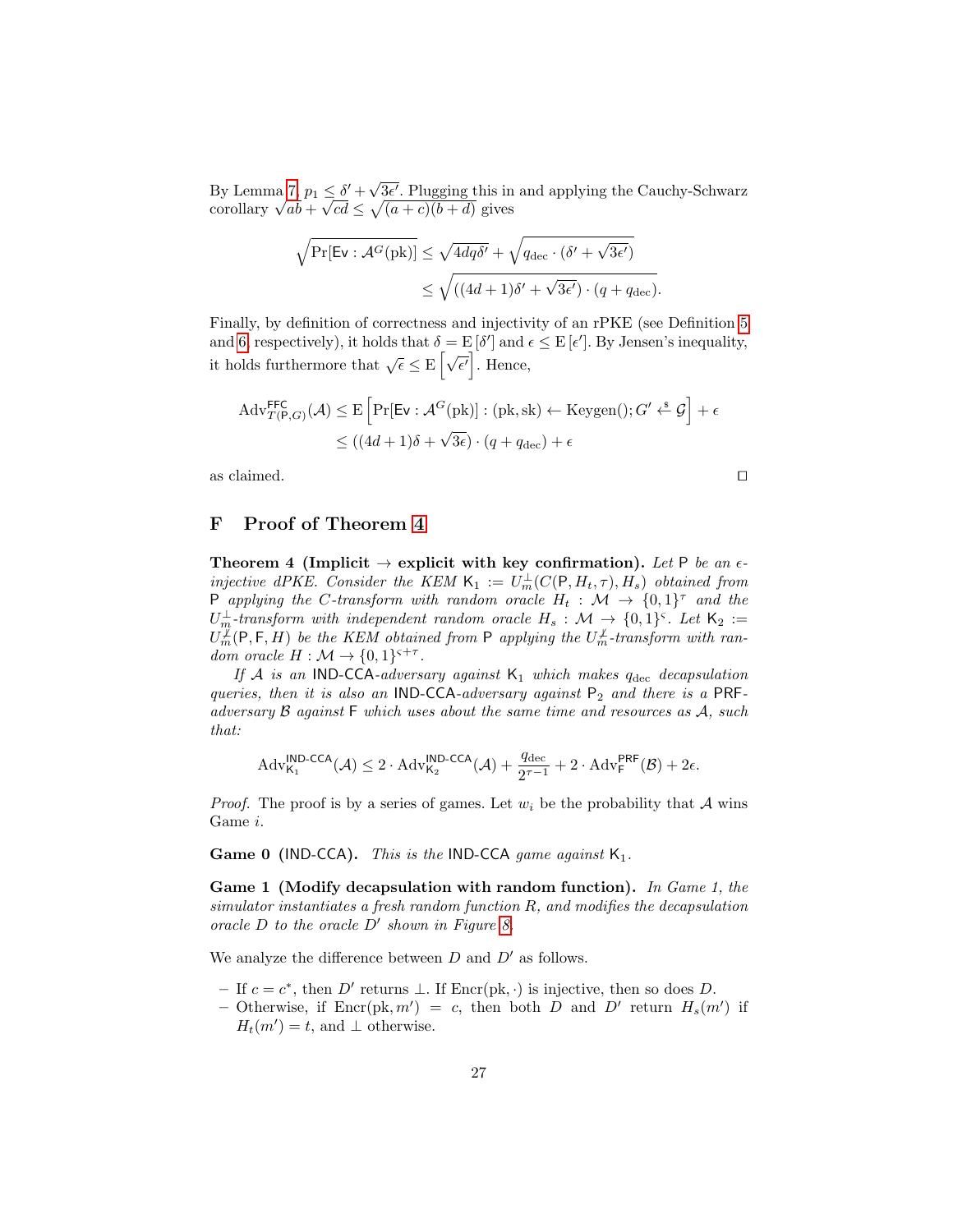|                 | $D((c,t))$ :                                                                                           | $D'((c,t))$ :                                                   |
|-----------------|--------------------------------------------------------------------------------------------------------|-----------------------------------------------------------------|
|                 | 1 if $(c, t) = (c^*, t^*)$ : return $\perp$                                                            | 1 if $c = c^*$ : return $\perp$                                 |
|                 | 2 $m' \leftarrow \text{Decr}(sk, c)$                                                                   | 2 $m' \leftarrow \text{Decr}(sk, c)$                            |
|                 | 3 if $m' = \perp$ :                                                                                    | 3 if $m' = \perp : (k, t') \leftarrow R(c)$                     |
| $\overline{4}$  | return $\perp$                                                                                         | 4 else if $\text{Encr}(pk, m') \neq c: (k, t') \leftarrow R(c)$ |
| 5               | else if $(\text{Encr}(pk, m'), H_t(m')) \neq (c, t)$ : 5 else: $(k, t') \leftarrow (H_s(m'), H_t(m'))$ |                                                                 |
| 6               | $return \perp$                                                                                         | 6 if $t' \neq t$ : return $\perp$                               |
| $7\phantom{.0}$ | else: return $H_s(m')$                                                                                 | else: return $k$                                                |

Fig. 8. Decapsulation oracles for Game 0 and Game 1.

<span id="page-27-0"></span>– Otherwise, D returns  $\bot$ , and so does D' unless t matches t'. Since R is random and is only used for this purpose, this happens with probability at most  $q_{\text{dec}}/2^{\tau}$ .

The difference in  $A$ 's view is bound by the probability that  $D'$  acts different than D. So overall  $|w_1 - w_0| \leq q_{\text{dec}}/2^{\tau} + \epsilon$ .

Game 2 (Use PRF instead of R). In Game 2, the simulator replaces  $R(c)$ by  $F(\text{prfk}, \cdot)$  with a random prf key prfk.

The difference in probability of any adversary  $A$  between winning Game 1 and Game 2 is exactly the PRF-advantage of an adversary  $\beta$  that works exactly as in the anlaysis of Game [1](#page-10-2) in the proof of Theorem [2.](#page-9-0) Hence it holds that

$$
|w_2 - w_1| = \text{Adv}_{\mathsf{F}}^{\mathsf{PRF}}(\mathcal{B})
$$

**Game 3** (Redirect to  $U_m^{\not\perp}(\mathsf{P},\mathsf{F},H)$ ). Game 3 is refactored so that it simulates the IND-CCA experiment for  $K_2 = U_m^{\mathcal{L}}(P, F, H)$  for the case  $b = 0$  (correct key), as follows:

- $-$  Hash redirection. The oracles  $H_s$  resp.  $H_t$  used for  $C$  resp.  $U^{\perp}$  are redirected to the first  $\varsigma$  resp. last t bits of the hash function H of  $U_m^{\mathcal{L}}(\mathsf{P},\mathsf{F},H)$ .
- The simulator creates a challenge ciphertext c with shared secret  $(k_s, k_t)$ . This is given to A as a challenge ciphertext  $(c, k_t)$  with shared secret  $k = k_s$ .
- − The decapsulation oracle D' from Game 2 is changed to use the  $U_m^{\not\perp}$  decap-sulation oracle internally, as shown in Figure [9.](#page-28-0) It is called  $D''$ .

All these steps do not change  $A$ 's view compared to Game 2, so  $w_3 = w_2$ .

Game 4 (Redirect to  $U_m^{\perp}(\mathsf{P},\mathsf{F},H)$  with random keys). Game 4 is the same as Game 3 except that it now simulates the  $b = 1$  (random key) case of the **IND-CCA** experiment against  $K_2$ , i.e., it always sets  $k \stackrel{\$}{\leftarrow} \{0,1\}^{\varsigma}$ .

Distinguishing Game 3 from Game 4 is exactly the IND-CCA experiment for  $K_2$ . Hence,

$$
|w_4 - w_3| = \text{Adv}_{\mathsf{K}_2}^{\mathsf{IND}\text{-}\mathsf{CCA}}(\mathcal{A})
$$